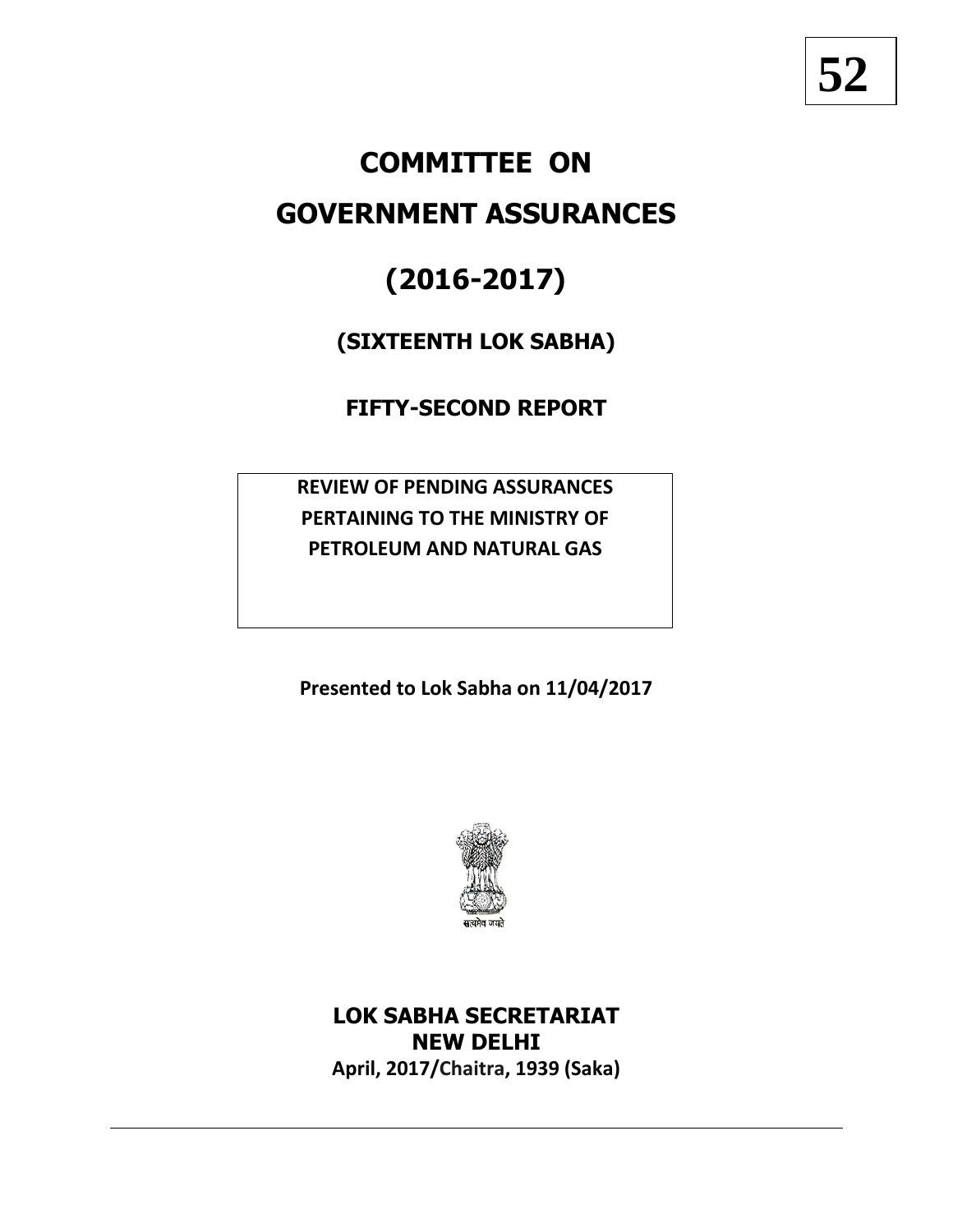## **CONTENTS**

Page

| Composition of the Committee (2016-2017) | (iii) |
|------------------------------------------|-------|
| Composition of the Committee (2015-2016) | (iv)  |
| Composition of the Committee (2014-2015) | (v)   |
| Introduction                             | (vi)  |

## **Report**

- I. Introductory
- II. Review of Pending Assurances pertaining to the Ministry of Petroleum and Natural Gas
- III. Implementation Reports

## **Appendices**

- I. Calling Attention dated 16.08.2005 regarding 'Devastating Fire in Bombay High Oil Platform of ONGC'
- II. USQ No.2356 dated 08.12.2005 regarding 'LNG Storage Facilities'
- III. USQ No.1256 dated 03.08.2006 regarding 'Fire in Mumbai High North'
- IV. USQ No.5931 dated 17.05.2007 regarding 'Exploration of Natural Gas in Bay of Bengal'
- V. SQ No.78 dated 19.02.2009 regarding 'Kerosene Marker System'
- VI. USQ No.2806 dated 23.07.2009 regarding 'Allotment of LPG Agency'
- VII. USQ No.2009 dated 01.12.2009 regarding 'Extending Sea Safety Zone'
- VIII. USQ No.2490 dated 03.12.2009 regarding 'Exploration in Deep Water Blocks'
- IX. USQ No.4478 dated 17.12.2009 regarding 'Security of Offshore Oil and Gas Installations'
- X. SQ No.481 dated 29.04.2010 (Supplementary by Shri K.C. Venugopal, M.P) regarding 'Exploration of Gas in North East'
- XI. USQ No. 3095 dated 12.08.2010 regarding ' Ethanol Blended Petrol'
- XII. USQ No. 3193 dated 12.08.2010 regarding 'Audit of PSC'
- XIII. USQ No.4940 dated 26.08.2010 regarding 'Gas Reserves at KG Basin'
- XIV. SQ No. 54 dated 11.11.2010 regarding 'LPG Connections to BPL Families'
- XV. USQ No.3779 dated 02.12.2010 regarding 'Cairn Energy Stake to Vedanta'
- XVI. USQ No.2468 dated 10.03.2011 regarding 'Investment by ONGC in New Gas Discoveries'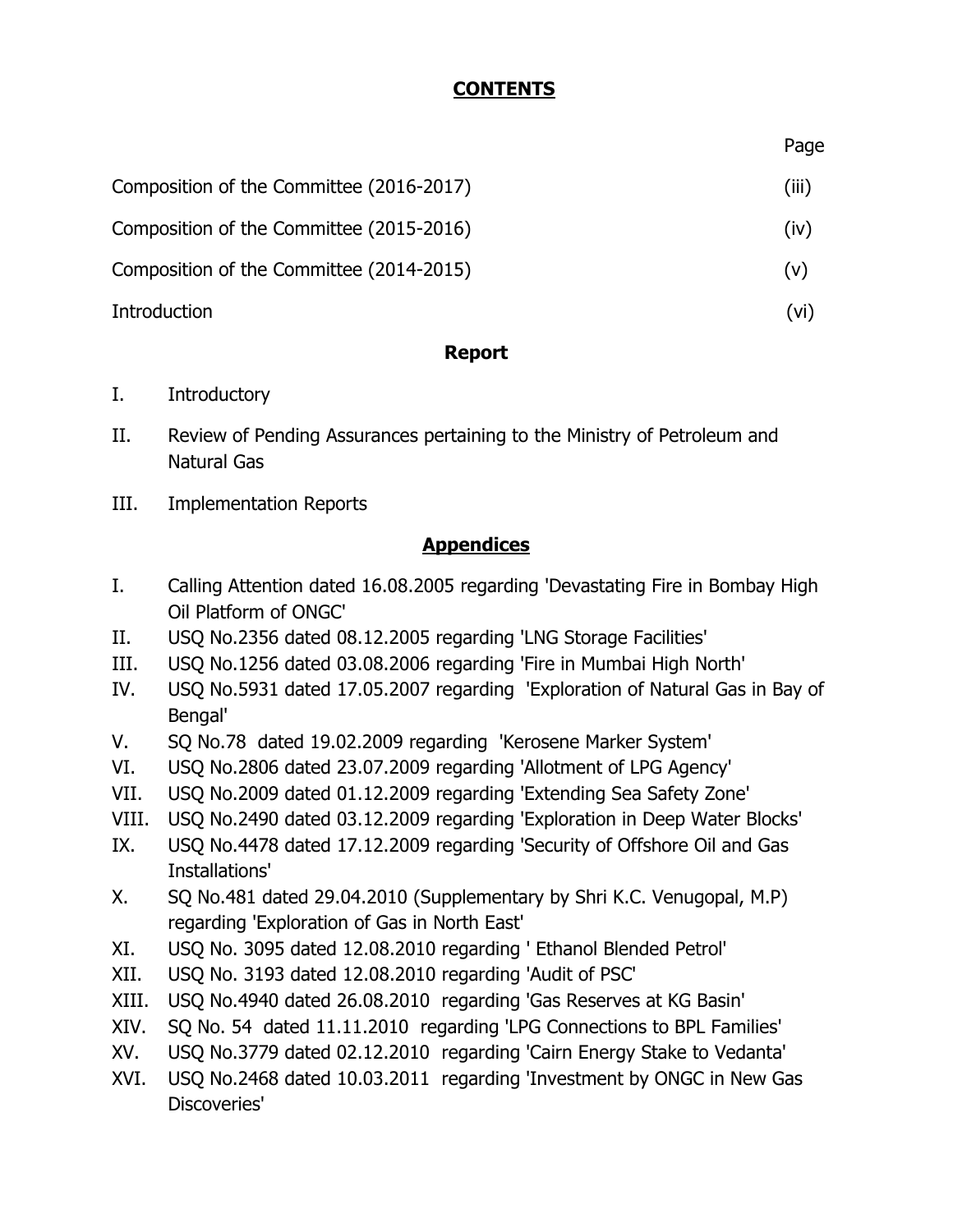- XVII. USQ No.1953 dated 11.08.2011 regarding 'Divesting Stakes to Foreign Companies'
- XVIII. SQ No.255 dated 18.08.2011 regarding 'Capital Investment for production in KG D6 Block'
- XIX. USQ No.2798 dated 18.08.2011 regarding 'Trilateral meeting on IPI Pipeline'
- XX. USQ No.2882 dated 18.08.2011 regarding 'Setting up of CNG Stations'
- XXI. USQ No.5765 dated 08.09.2011 regarding 'Petrol Outlets to Terror Victims'
- XXII. Extracts from the Manual of Practice and Procedure in the Government of India, Ministry of Parliamentary Affairs, New Delhi.

## Annexures

- I. Minutes of the sitting of the Committee (2014-15) held on 25.11.2014.
- II. Minutes of the sitting of the Committee (2015-16) held on 17.06.2016.
- III. Minutes of the sitting of the Committee (2016-17) held on 06.04.2017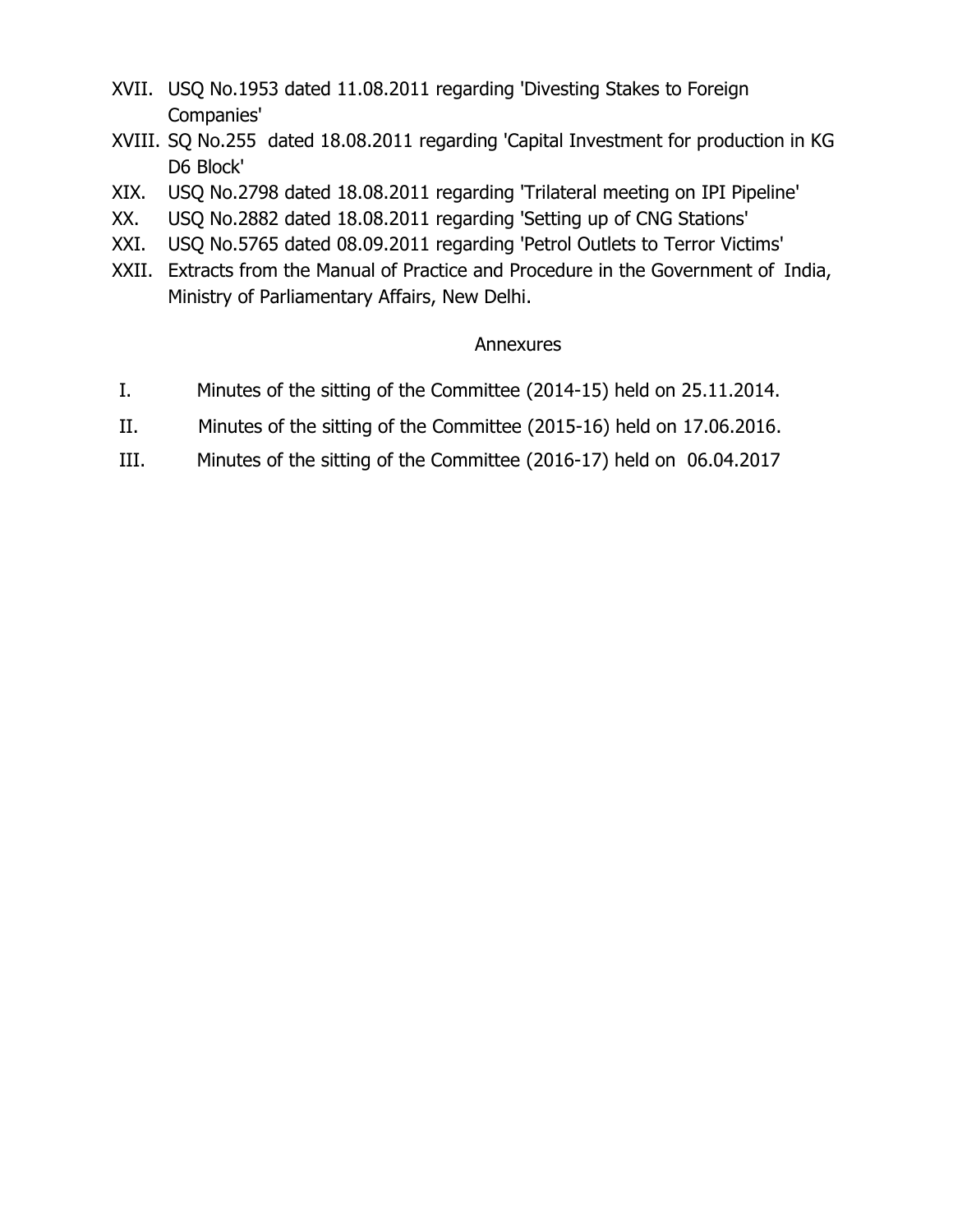## **COMPOSITION OF THE COMMITTEE ON GOVERNMENT ASSURANCES\***

## **(2016 - 2017)**

**Dr. Ramesh Pokhriyal "Nishank"** - Chairperson

## **MEMBERS**

- 2. Shri Rajendra Agrawal
- 3. @ Vacant
- 4. Shri Anto Antony
- 5. Shri Tariq Anwar
- 6. Prof. (Dr.) Sugata Bose
- 7. Shri Naranbhai Bhikhabhai Kachhadiya
- 8. Shri Bahadur Singh Koli
- 9. Shri Prahlad Singh Patel
- 10. Shri A.T. Nana Patil
- 11. Shri C.R. Patil
- 12. Shri Sunil Kumar Singh
- 13. Shri Taslimuddin
- 14. Shri K.C. Venugopal
- 15. Shri S.R. Vijay Kumar

### **SECRETARIAT**

- 1. Shri R.S. Kambo Additional Secretary 2. Shri P.C. Tripathy - Director 3. Shri S.L. Singh - Deputy Secretary
- \* The Committee has been re-constituted w.e.f. 01 September, 2016 vide Para No. 4075 of Lok Sabha Bulletin Part-II dated. 05 September, 2016

@ Shri E. Ahmed passed away on 01.02.2017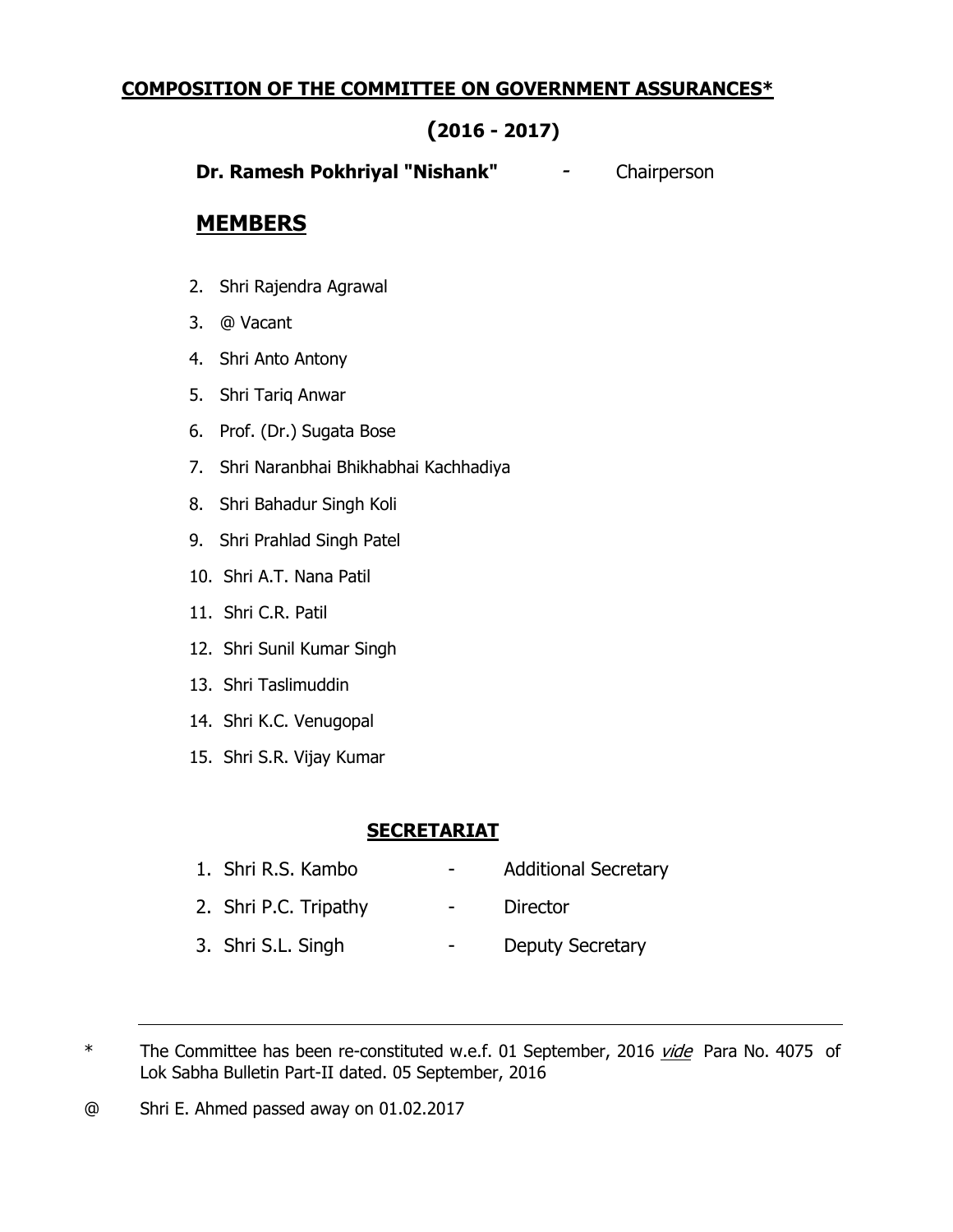## **COMPOSITION OF THE COMMITTEE ON GOVERNMENT ASSURANCES\***

## **(2015 - 2016)**

#### **Dr. Ramesh Pokhriyal "Nishank"** - Chairperson

#### **MEMBERS**

- 2. Shri Rajendra Agrawal
- 3. Shri E. Ahamed
- 4. Shri Anto Antony
- 5. Shri Tariq Anwar
- 6. Prof. (Dr.) Sugata Bose
- 7. Shri Naranbhai Bhikhabhai Kachhadia
- 8. Shri Bahadur Singh Koli
- 9. Shri Prahlad Singh Patel
- 10. Shri A.T. Nana Patil
- 11. Shri C.R. Patil
- 12. Shri Sunil Kumar Singh
- 13. Shri Tasleem Uddin
- 14. Shri K.C. Venugopal
- 15. Shri S.R. Vijayakumar

### **SECRETARIAT**

1. Shri R.S. Kambo **- Additional Secretary** 2. Shri J.M. Baisakh - Director 3. Shri S.L. Singh - Deputy Secretary

\* The Committee was constituted w.e.f. 01 September, 2015 *vide* Para No. 2348 of Lok Sabha Bulletin Part-II dated 31 August, 2015.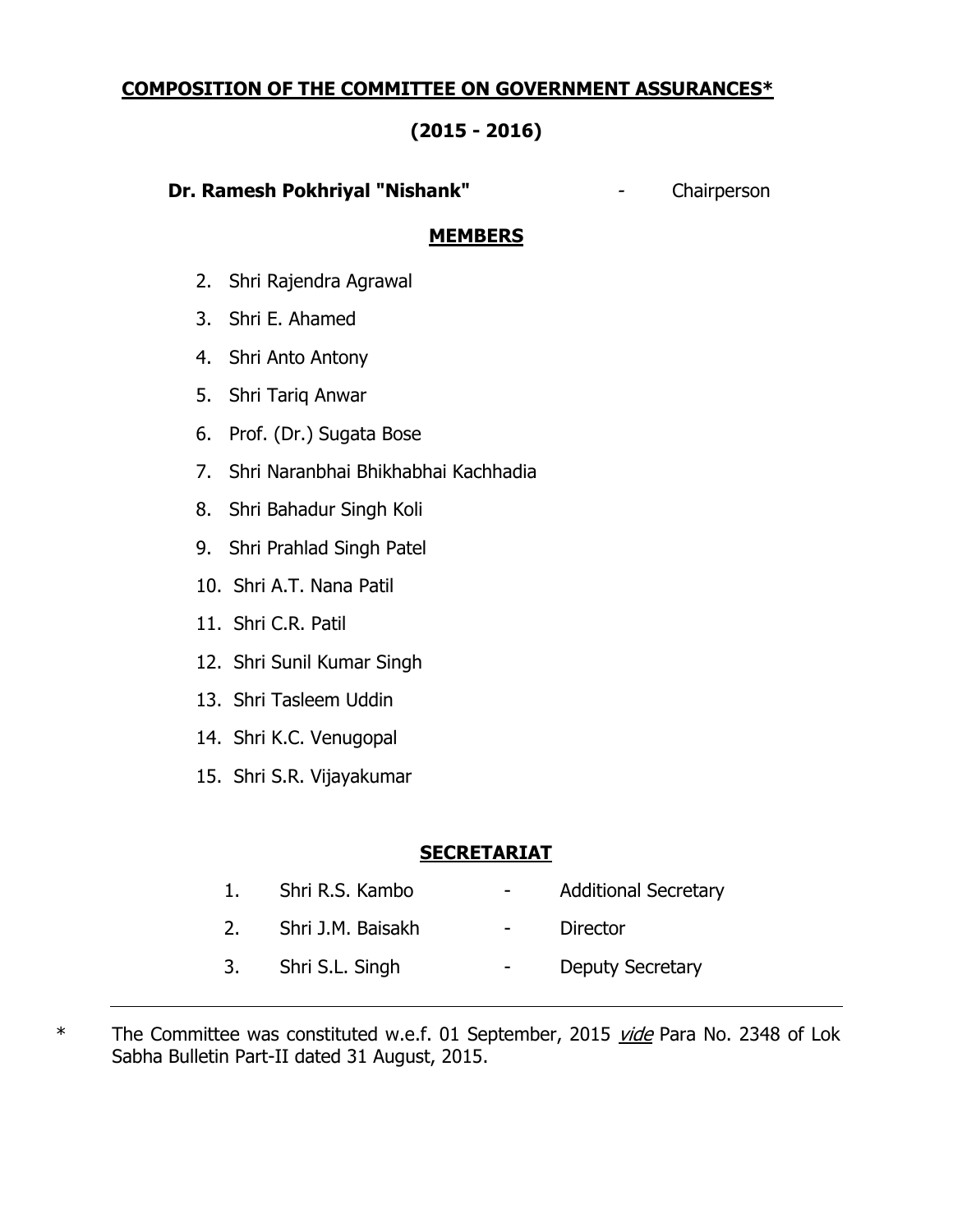## **COMPOSITION OF THE COMMITTEE ON GOVERNMENT ASSURANCES\***

## **(2014-2015)**

**Dr. Ramesh Pokhriyal "Nishank"** - Chairperson

## **MEMBERS**

- 2. Shri Rajendra Agrawal
- 3. Shri E. Ahamed
- 4. Shri Anto Antony
- 5. Prof. (Dr.) Sugata Bose
- 6. Shri Naranbhai Bhikhabhai Kachhadia
- 7. Shri Bahadur Singh Koli
- 8. Shri Prahlad Singh Patel
- 9. Shri A.T. Nana Patil
- 10. Shri C.R. Patil
- 11. Shri Sunil Kumar Singh
- 12. Shri Tasleem Uddin
- 13. Shri K.C. Venugopal
- 14. Shri S.R. Vijayakumar
- 15. Shri Tariq Anwar\*\*

### **SECRETARIAT**

| 1. Shri R.S. Kambo      | $\sim$                   | Joint Secretary            |
|-------------------------|--------------------------|----------------------------|
| 2. Shri U.B.S. Negi     |                          | <b>Director</b>            |
| 3. Shri T.S. Rangarajan | $\overline{\phantom{0}}$ | <b>Additional Director</b> |

\* The Committee has been constituted w.e.f. 01 September, 2014 *vide* Para No. 633 of Lok Sabha Bulletin Part-II dated 02 September, 2014.

\*\* Nominated to the Committee *vide* Para No.1281 of Lok Sabha Bulletin Part-II dated 05 February, 2015.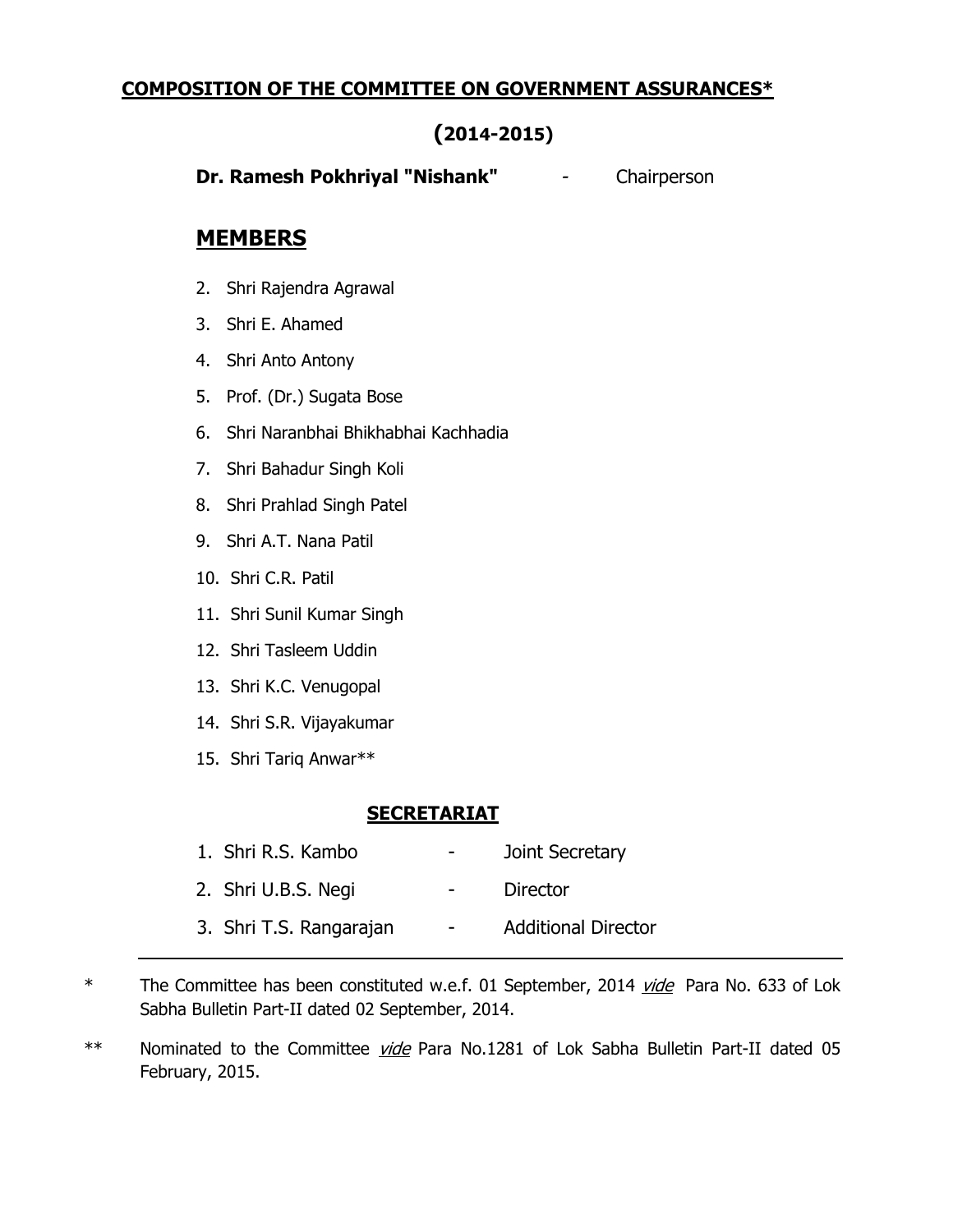#### **INTRODUCTION**

I, the Chairperson of the Committee on Government Assurances (2016- 2017), having been authorized by the Committee to submit the Report on their behalf, present this Fifty-Second Report (16th Lok Sabha) of the Committee on Government Assurances.

2. The Committee (2014-2015) at their sitting held on 25 November, 2014 took oral evidence of the representatives of the Ministry of Petroleum and Natural Gas regarding 15 pending Assurances from the 5th session of the 14th Lok Sabha to the 6th Session of the 15th Lok Sabha. The Committee (2015- 2016) at their sitting held on 17 June 2016 further took evidence of the representatives of the Ministry regarding pending Assurances from the 7th Session of the 15th Lok Sabha to the 8th Session of the 15th Lok Sabha.

3. At their sitting held on 06 April, 2017 the Committee (2016-2017) considered and adopted their Fifty-Second Report.

4. The Minutes of the aforesaid sittings of the Committee form part of this Report.

5. For facility of reference and convenience, the Observations and Recommendations of the Committee have been printed in bold letters in the body of the Report.

## **DR. RAMESH POKHRIYAL "NISHANK" CHAIRPERSON COMMITTEE ON GOVERNMENT ASSURANCES**

NEW DELHI; 07 April, 2017 ----------------------------

17 Chaitra, 1939 (Saka)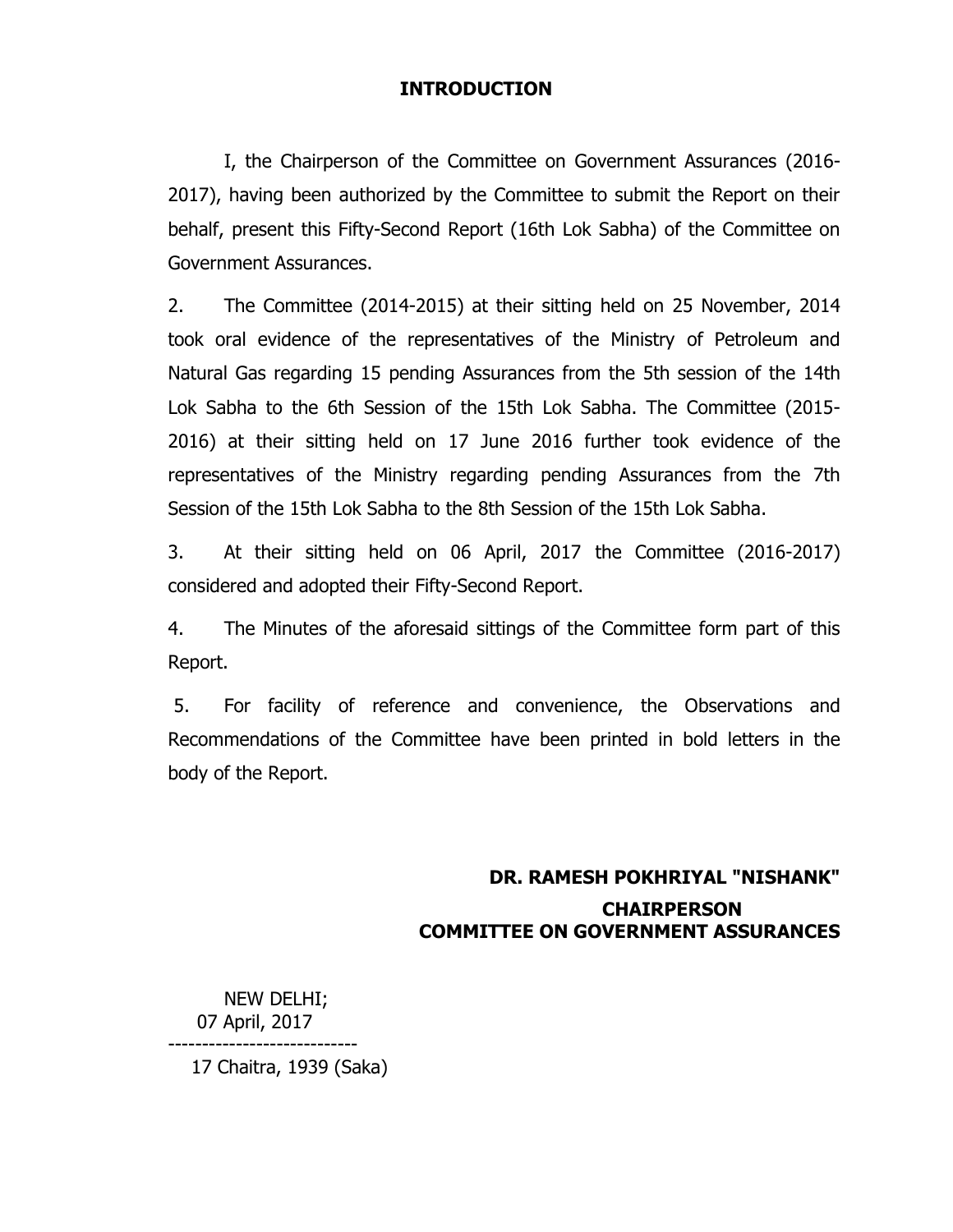#### **REPORT**

#### **I. Introductory**

The Committee on Government Assurances scrutinize the Assurances, promises, undertakings etc. given by the Ministers from time to time on the floor of the House and report to the extent to which such Assurances, promises, undertakings etc. have been implemented. Once an Assurance has been given on the floor of the House, the same is required to be implemented within three months. The Ministries/Departments of the Government of India are under obligation to seek extension of time, if they are unable to fulfill the Assurance within the prescribed period of three months. Where a Ministry/Department are unable to implement an Assurance, that Ministry/Department are required to move the Committee for dropping it. The Committee consider such requests and approve dropping, if they are convinced that the grounds cited are justified. The Committee also examine whether the implementation of Assurances has taken place within the minimum time necessary for the purpose and the Committee also look into the extent to which the Assurances have been implemented.

2. The Committee on Government Assurances (2009-2010) took a policy decision to call the representatives of the various Ministries/Departments of the Government of India, in a phased manner, to review the pending Assurances, examine the reasons for pendency and analyze the operation of the system prescribed in the Ministries/Departments for dealing with Assurances. The Committee also decided to consider the quality of Assurances implemented by the Government.

3. The Committee on Government Assurances (2014-2015) decided to follow the well established and time tested procedure of calling the representatives of the Ministries/Departments of the Government of India, in a phased manner and review the pending Assurances. The Committee took a step further for expeditious implementation of pending Assurances and decided to call the representatives of the Ministry of Parliamentary Affairs also as all the Assurances are implemented through them.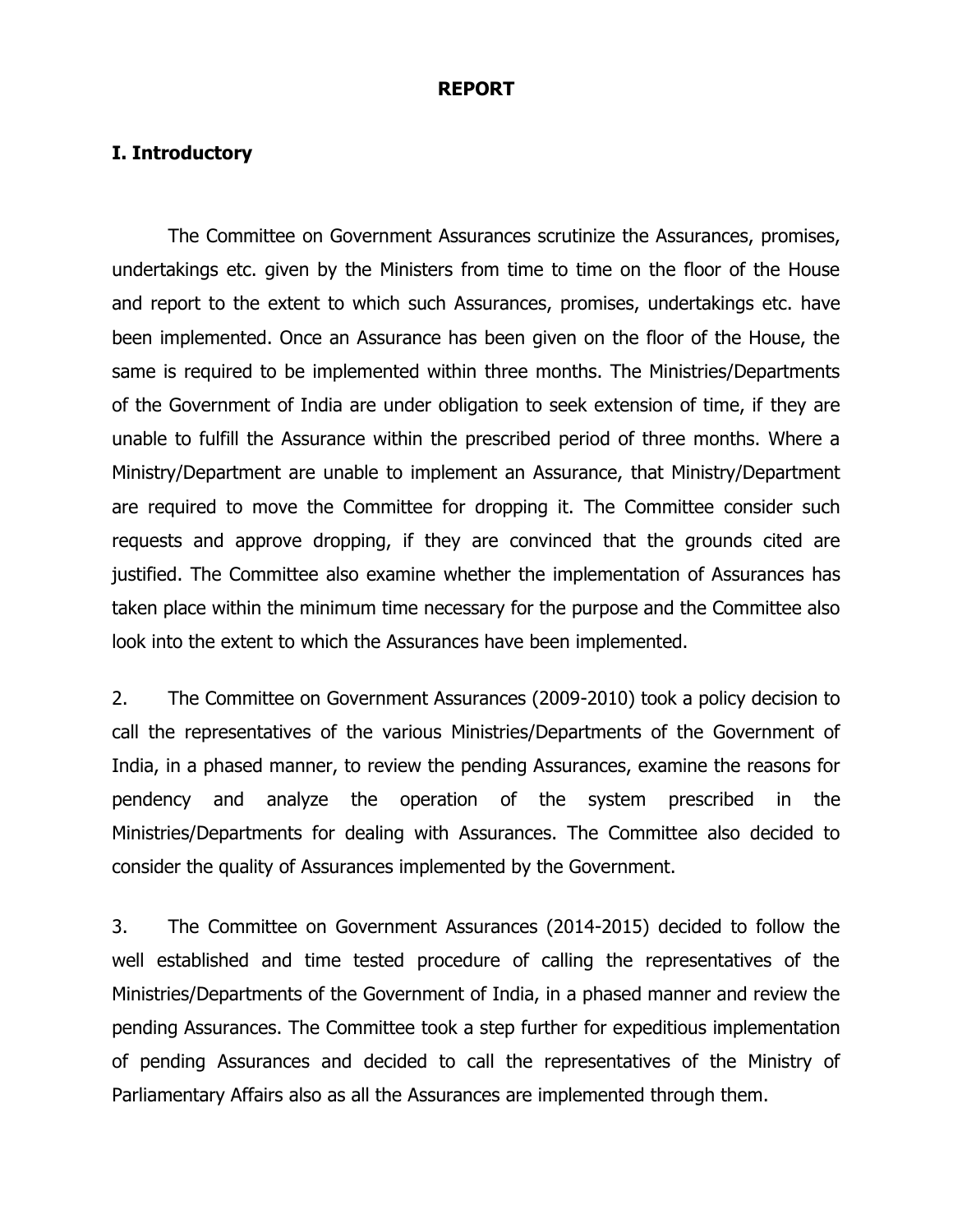4. In pursuance of the ibid decision, the Committee on Government Assurances (2014-2015) called the representatives of the Ministry of Petroleum and Natural Gas and the Ministry of Parliamentary Affairs to render clarification with respect to delay in implementation of 15 Assurances given during the period from the 5th Session of 14th Lok Sabha to the 6th Session of the 15th Lok Sabha. The Committee examined the following pending Assurances at their sitting held on 25 November, 2014 :-

| S.No.          | SQ/USQ No. dated                                                                       | <b>Subject</b>                                                            |
|----------------|----------------------------------------------------------------------------------------|---------------------------------------------------------------------------|
| 1              | <b>Calling Attention</b><br>dated 16.08.2005                                           | Devastating Fire in Bombay High Oil Platform<br>of ONGC<br>(Appendix - I) |
| $\overline{2}$ | <b>USQ No.2356</b><br>dated 08.12.2005                                                 | <b>LNG Storage Facilities</b><br>(Appendix - II)                          |
| 3              | <b>USQ No.1256</b><br>dated 03.08.2006                                                 | Fire in Mumbai High North<br>(Appendix - III)                             |
| $\overline{4}$ | <b>USQ No.5931</b><br>dated 17.05.2007                                                 | Exploration of Natural Gas in Bay of Bengal<br>(Appendix - IV)            |
| 5              | <b>SQ No.78</b><br>dated 19.02.2009                                                    | Kerosene Marker System<br>(Appendix - V)                                  |
| 6              | <b>USQ No.2806</b><br>dated 23.07.2009                                                 | Allotment of LPG Agency<br>(Appendix - VI)                                |
| $\overline{7}$ | <b>USQ No.2009</b><br>dated 01.12.2009                                                 | <b>Extending Sea Safety Zone</b><br>(Appendix - VII)                      |
| 8              | <b>USQ No.2490</b><br>dated 03.12.2009                                                 | Exploration in Deep Water Blocks<br>(Appendix - VIII)                     |
| 9              | <b>USQ No.4478</b><br>dated 17.12.2009                                                 | Security of Offshore Oil and Gas Installations<br>(Appendix - IX)         |
| 10             | <b>SQ No.481</b><br>dated 29.04.2010<br>(Supplementary by Shri K.C.<br>Venugopal, M.P) | Exploration of Gas in North East<br>(Appendix - X)                        |
| 11             | <b>USQ No.3095</b><br>dated 12.08.2010                                                 | <b>Ethanol Blended Petrol</b><br>(Appendix - XI)                          |
| 12             | <b>USQ No.3193</b><br>dated 12.08.2010                                                 | Audit of PSC<br>(Appendix - XII)                                          |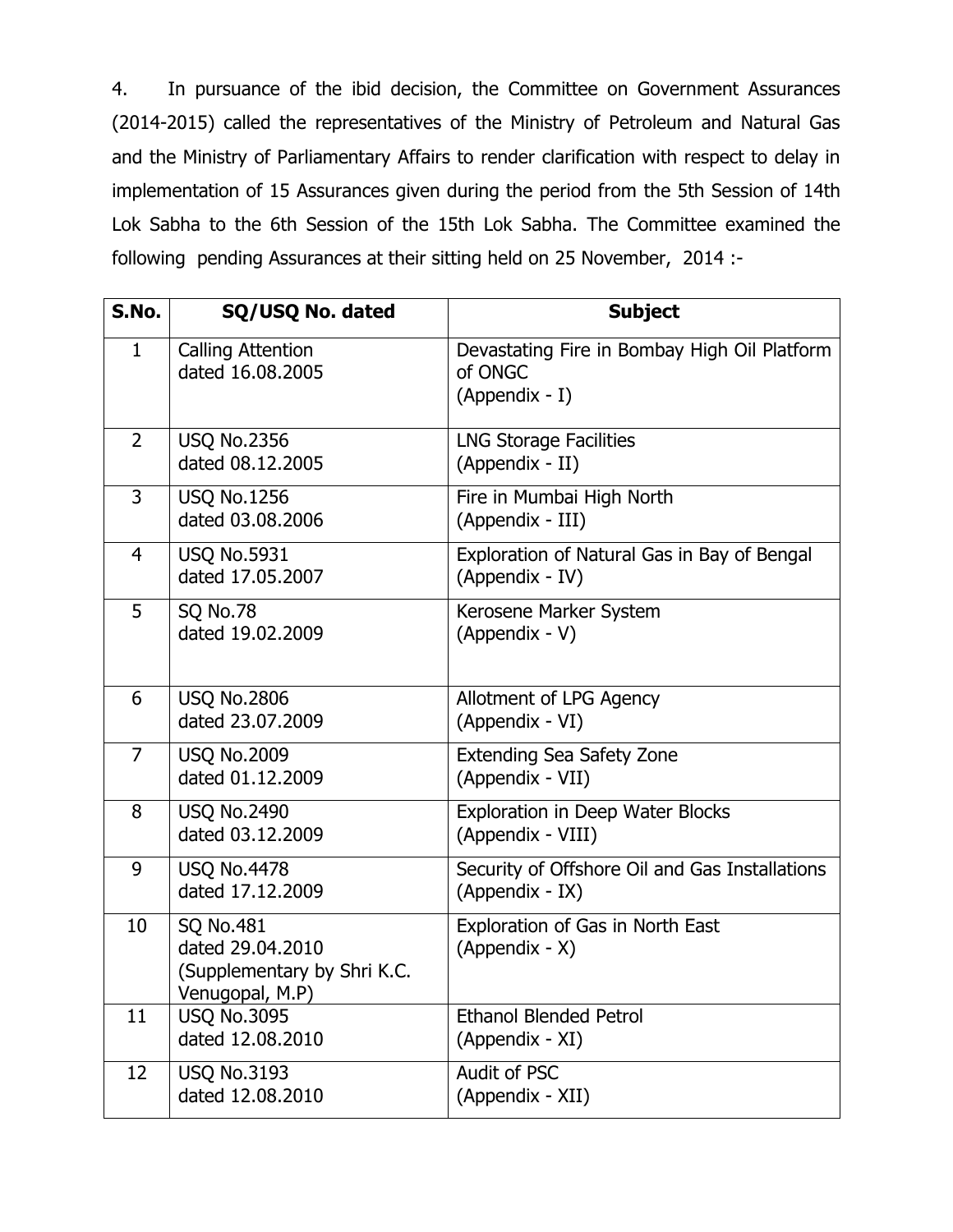| 13 | USQ No.4940<br>dated 26.08.2010        | Gas Reserves at KG Basin<br>(Appendix - XIII)       |
|----|----------------------------------------|-----------------------------------------------------|
| 14 | <b>SQ No.54</b><br>dated 11.11.2010    | LPG Connections to BPL Families<br>(Appendix - XIV) |
| 15 | <b>USQ No.3779</b><br>dated 02.12.2010 | Cairn Energy Stake to Vedanta<br>(Appendix - XV)    |

5. The Committee further took evidence of the Ministry of Petroleum and Natural Gas and the Ministry of Parliamentary Affairs to examine/discuss the issues relating to delay in implementation of some of the Assurances given during the period from the 7th Session of the 15th Lok Sabha to the 8th Session of the 15th Lok Sabha. The Committee examined the following six Assurances at their sitting held on 17 June 2016:

| S.No. | SQ/USQ No. dated                       | <b>Subject</b>                                                                   |
|-------|----------------------------------------|----------------------------------------------------------------------------------|
| 16    | <b>USQ No.2468</b><br>dated 10.03.2011 | Investment by ONGC in New Gas Discoveries<br>(Appendix - XVI)                    |
| 17    | <b>USQ No.1953</b><br>dated 11.08.2011 | Divesting Stakes to Foreign Companies<br>(Appendix - XVII)                       |
| 18    | <b>SQ No.255</b><br>dated 18.08.2011   | Capital Investment for production in KG D6<br><b>Block</b><br>(Appendix - XVIII) |
| 19    | <b>USQ No.2798</b><br>dated 18.08.2011 | Trilateral meeting on IPI Pipeline<br>(Appendix - XIX)                           |
| 20    | <b>USQ No.2882</b><br>dated 18.08.2011 | Setting up of CNG Stations<br>(Appendix - XX)                                    |
| 21    | <b>USQ No.5765</b><br>dated 08.09.2011 | <b>Petrol Outlets to Terror Victims</b><br>(Appendix - XXI)                      |

6. The Extracts from Manual of Practice and Procedure in the Government of India, Ministry of Parliamentary Affairs laying guidelines on the definition of an Assurance, the time limit for its fulfillment, dropping/deletion and extension, the procedure for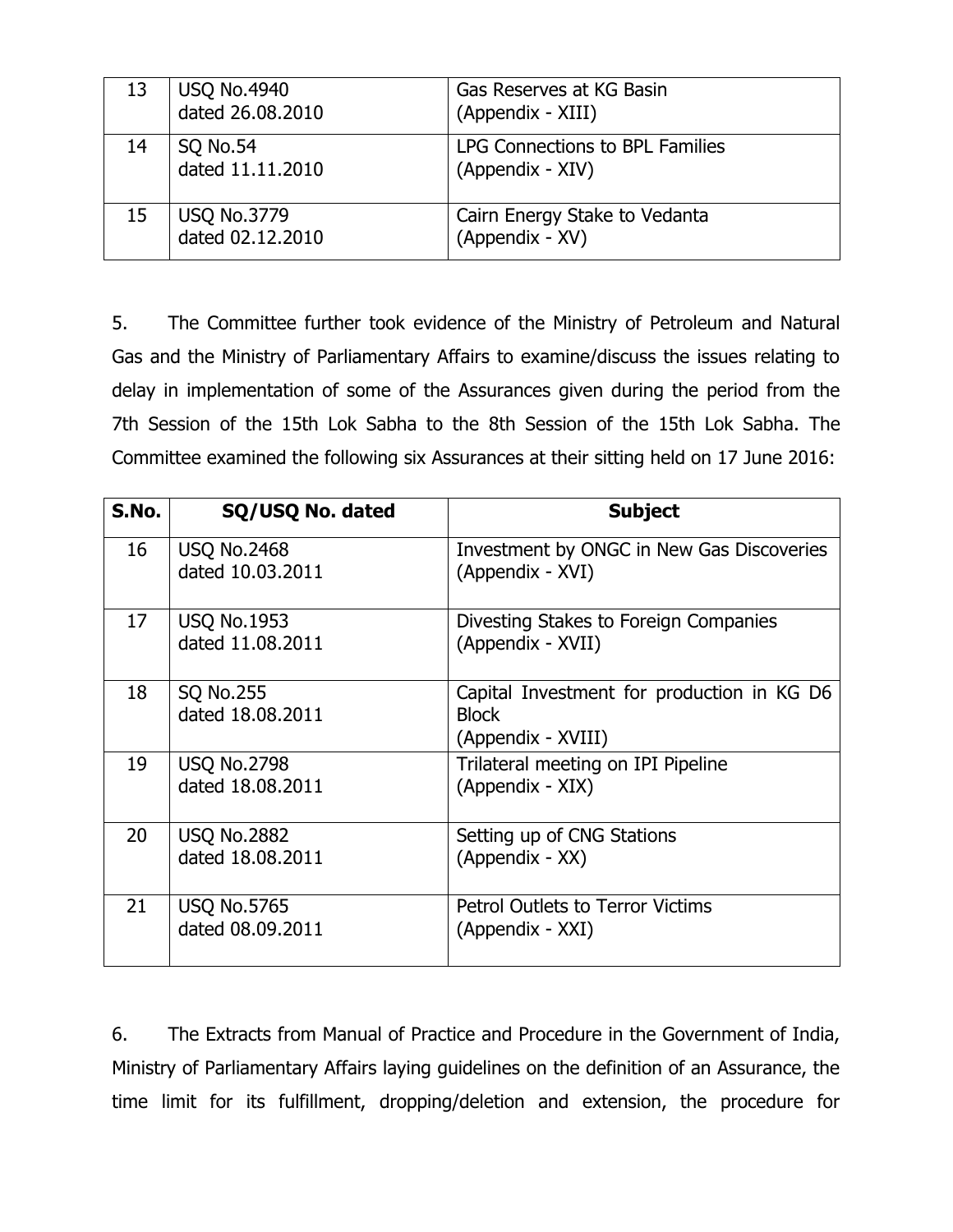fulfillment etc., besides maintenance of Register of Assurances and periodical reviews to minimize delays in implementation of the Assurances are reproduced at Appendix-XXII.

7. During evidence, the attention of the representatives of the Ministry were primarily drawn to the abysmal delay in fulfillment of the Assurances. The Committee also enquired about the system in place in the Ministry for reviewing the pending Assurances, the compliance with the provisions of the 'Manual of Practice and Procedure in the Government of India' and coordination with the Ministry of Parliamentary Affairs in this regard. The Secretary, Petroleum and Natural Gas elucidated as under:

"It is our regular agenda to review the working of the Ministry as to how many Assurances we have and how quickly these are going to be fulfilled. Such reviews are usually conducted twice a month."

8. Subsequently, 19 Assurances mentioned at Sl. Nos. 1 to 15, 17 to 19 and 21 in the above Tables have since been implemented while the Assurance mentioned at Sl. No. 16 has been partly implemented as detailed in para 29 of this Report.

#### **OBSERVATIONS/RECOMMENDATIONS**

**9. The Committee note that out of 21 Assurances (given by the Ministry during the period from the 5th Session of the 14th Lok Sabha to the 8th Session of the 15th Lok Sabha) which were reviewed by the Committee, 19 Assurances mentioned at Sl. Nos. 01 to 15, 17 to 19 and 21 have been since been implemented after delays ranging from more than three years to nine years while the Assurance mentioned at Sl. No. 16 was partly implemented after a lapse of more than five years but is yet to be fully implemented. This leaves that out of the aforesaid 21 Assurances, two Assurances are still pending for implementation. The inordinate delays in implementing the**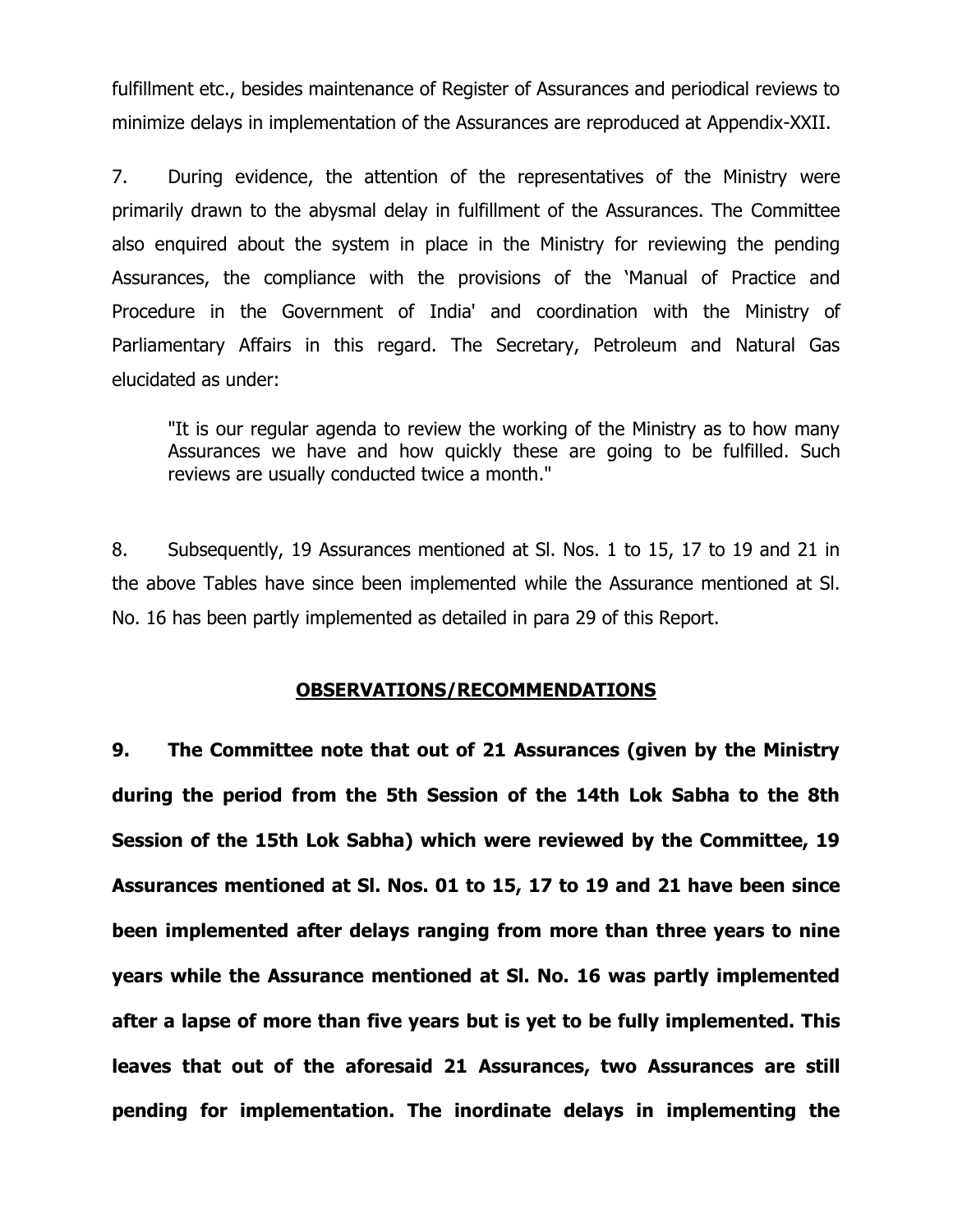**Assurances and the submission made by the representatives of the Ministry during evidence indicate that monitoring, reviewing and follow up action taken needs to be further toned up. The Committee are fully aware that implementation of some of the Assurances especially those pertaining to policy matters and contentious issues require more time and may be difficult to be executed within the prescribed time period. However, proactive and sustained efforts need to be made to implement Assurances, which are solemn parliamentary obligations. The Committee, therefore, desire that in addition to the present arrangement of Assurances review mechanism instituted by the Ministry, the cases of implementation of Assurances may also be more effectively monitored and reviewed at the highest level at periodic intervals.**

#### **II. Review of Pending Assurances**

10. In the succeeding paragraphs, the Committee deal with the pending Assurances pertaining to the Ministry of Petroleum and Natural Gas.

#### **A. Investment by ONGC in New Gas Discoveries**

11. In reply to the USQ No. 2468 dated 10.03.2011 regarding 'Investment by ONGC in New Gas Discoveries' (Appendix - XVI), it was inter alia stated that Oil and Natural Gas Corporation Limited (ONGC) plans to develop its hydrocarbon discoveries in G1 and GS-15, Vashista and S1, G4 and GS-29 and also in Northern Discovery area of NELP Block KG-DWN-98/2 in the Eastern Offshore KG Basin. Proposal for Declaration of Commerciality (DOC) for the discoveries in the Northern Discovery area of NELP Block KG-DWN-98/2 alongwith discoveries in G4 and GS-29 (in adjoining nomination blocks) is under consideration. It was further stated that discoveries in Vashista and S1 Fields and KG-DWN-98/2 Block are currently under appraisal.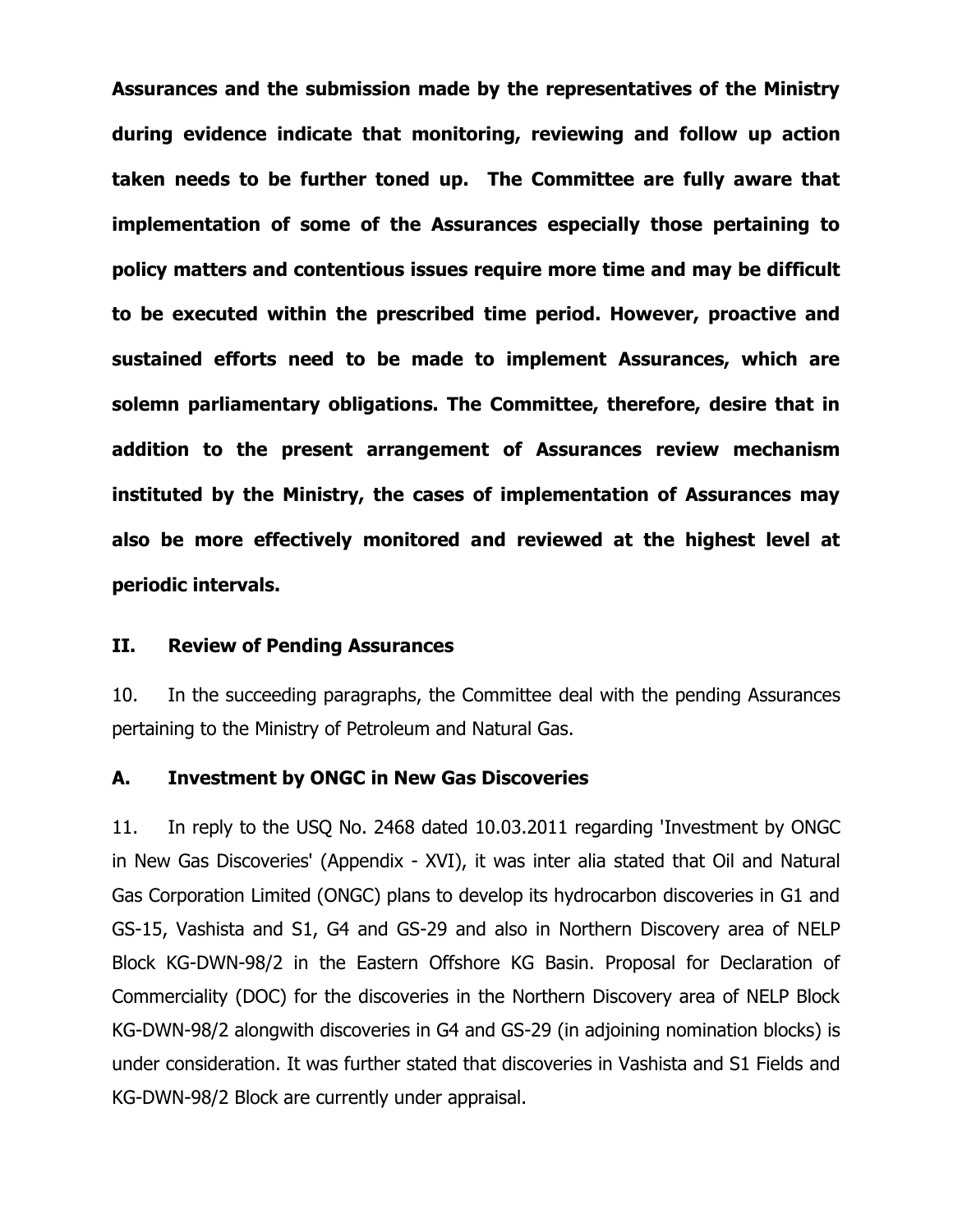12. Apprising the Committee of the further developments in the implementation of the Assurance, the Ministry in their Status Note stated the following position as on 18.11.2014:

"ONGC drilled additional 8 wells and submitted a revised DOC for 11 discoveries (2 discoveries in Cluster-I, 8 discoveries in Cluster-II and 1 discovery in Cluster-III) in KG-DWN-98/2 along with G-4 field (in nomination acreage) on 26.12.2013. 8 discoveries of Cluster-2 have been reviewed by Management Committee on 25.09.2014.

Development of GS-29: Appraisal of GS-29 field has been completed. Development of Vashista and S-1 Fields: Appraisal drilling of Vashista and S-1 fields has been completed. KG-DWN-98/2:

Appraisal of the discoveries in block KG-DWN-98/2 has been completed."

13. As reasons for delay, the Ministry submitted that DOC was under consideration in the Management Committee.

14. During evidence, the Committee enquired about the evaluation report especially the time required, expenditure to be incurred and the quantum of gas to be extracted. In reply, the Secretary, Petroleum and Natural Gas deposed as under:

"We have given Report for fulfillment of the Assurance in which it was stated that declaration of these discoveries was under consideration. The appraisal of Vashista Gas field and KG-DWN Gas Block has been completed."

15. As Regards the above details sought by the Committee, the Secretary assured that the same would be furnished in writing.

16. Subsequently, the Ministry informed that the Implementation Report of the Assurance had been laid on 04.03.2015. On scrutiny, the Committee found certain lapses/shortcomings in the Implementation Report especially absence of appraisal reports of oil blocks/wells and decided to treat the Assurance as Partly Implemented.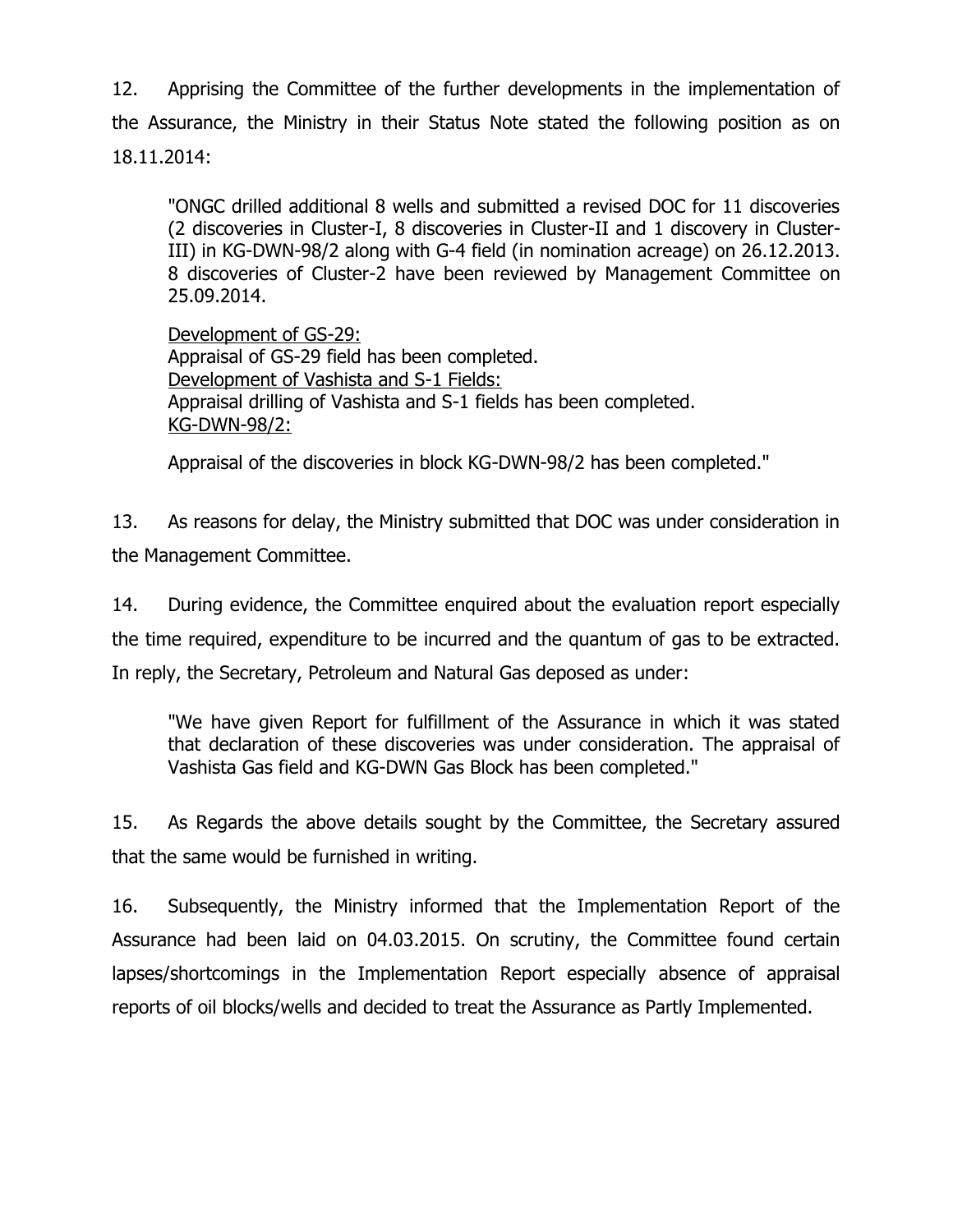#### **OBSERVATIONS/RECOMMENDATIONS**

**17. The Committee are concerned that even after a delay of more than six years, the Ministry have not been able to fully implement the Assurance given in reply to USQ No. 2468 dated 10.03.2011 regarding "Investment by ONGC in New Gas Discoveries. The Committee have been informed that ONGC drilled additional eight wells and submitted a revised DOC for eleven discoveries in KG-DWN-98/2 alongwith G-4 field on 26.12.2013. Out of these, eight discoveries have been reviewed by the Management Committee on 25.09.2014. Further, it has been stated that appraisal of GS-29 field, appraisal drilling of Vashista and S-1 fields and appraisal of the discoveries in KG-DWN-98/2 Block have been completed. Subsequently, the Ministry stated that they have fulfilled the Assurance and laid its Implementation Report on 04.03.2015. The Committee, however, found that there were certain lapses/shortcomings in the Implementation Report especially absence of appraisal reports on oil blocks/wells and decided to treat the Assurance as Partly Implemented. Thus, it is wrong on the part of the Ministry to claim that they have implemented the Assurance. The Committee feel that the Ministry ought to have taken due cognizance of the importance of the Appraisal Reports to address the pressing need for developing indigenous hydrocarbon fields to meet the ever increasing demand for fossil fuels and help save outflow of huge foreign exchange from the country on their imports. The Committee do not find any justification for inordinate delay of more than six years in fulfilling the Assurance. While directing the Ministry to**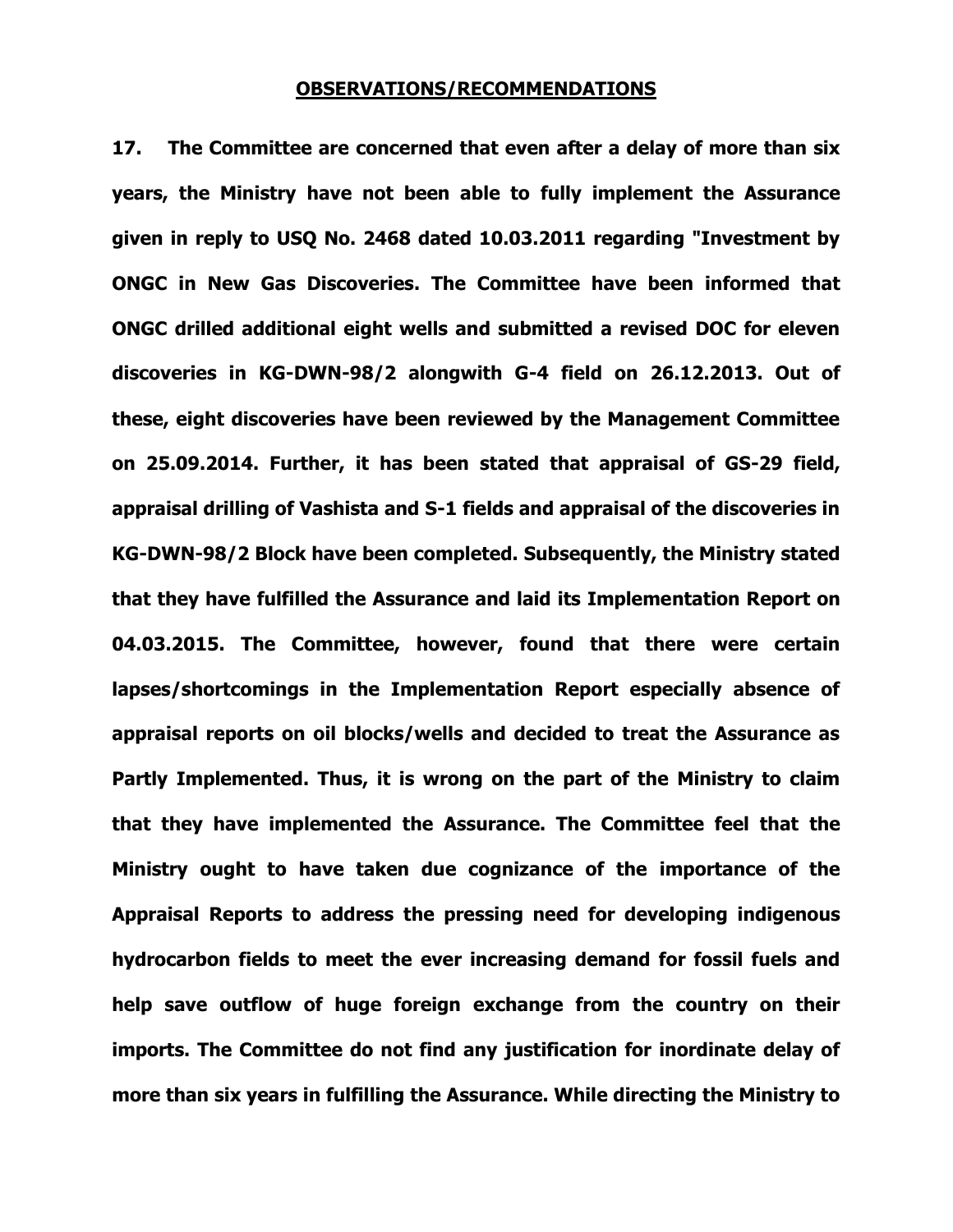**work on this line, the Committee desire that full Implementation Report of the Assurance alongwith the Appraisal Report be laid in the House without further delay.**

### **B. Setting up of CNG Stations**

18. In reply to USQ No. 2882 dated 18.08.2011 regarding 'Setting up of CNG Stations' (Appendix - XX), it was stated that Petroleum and Natural Gas Regulatory Board (PNGRB) has given authorization to Mallavaram-Bhopal-Bhilwara-Vijaipur natural gas pipeline, which will pass through Madhya Pradesh and City Gas Distribution (CGD) projects in the cities of Madhya Pradesh including Sagar, can be considered for development.

19. In their status Note submitted in June 2016 the Ministry appraised the position regarding implementation of the Assurance as under:

"Mallavaram-Bhopal-Bhilwara-Vijaipur natural gas pipeline project is not yet commissioned and is still under implementation stage."

20. During evidence, the Committee pointed out that the Assurance is long pending and needs to be expedited. In reply, the Secretary submitted as under:

"The pipeline has not yet been laid."

21. In this regard, the representative of the contracting company, GITL explained as under:

"We have taken all the permissions. We have even obtained 100 percent right of exhibition which is required for laying pipeline. We will now issue notice for giving engineering and construction contract in July (2016). Thereafter, we will award the contract in December (2016). The pipeline will be operationalised by July 2018."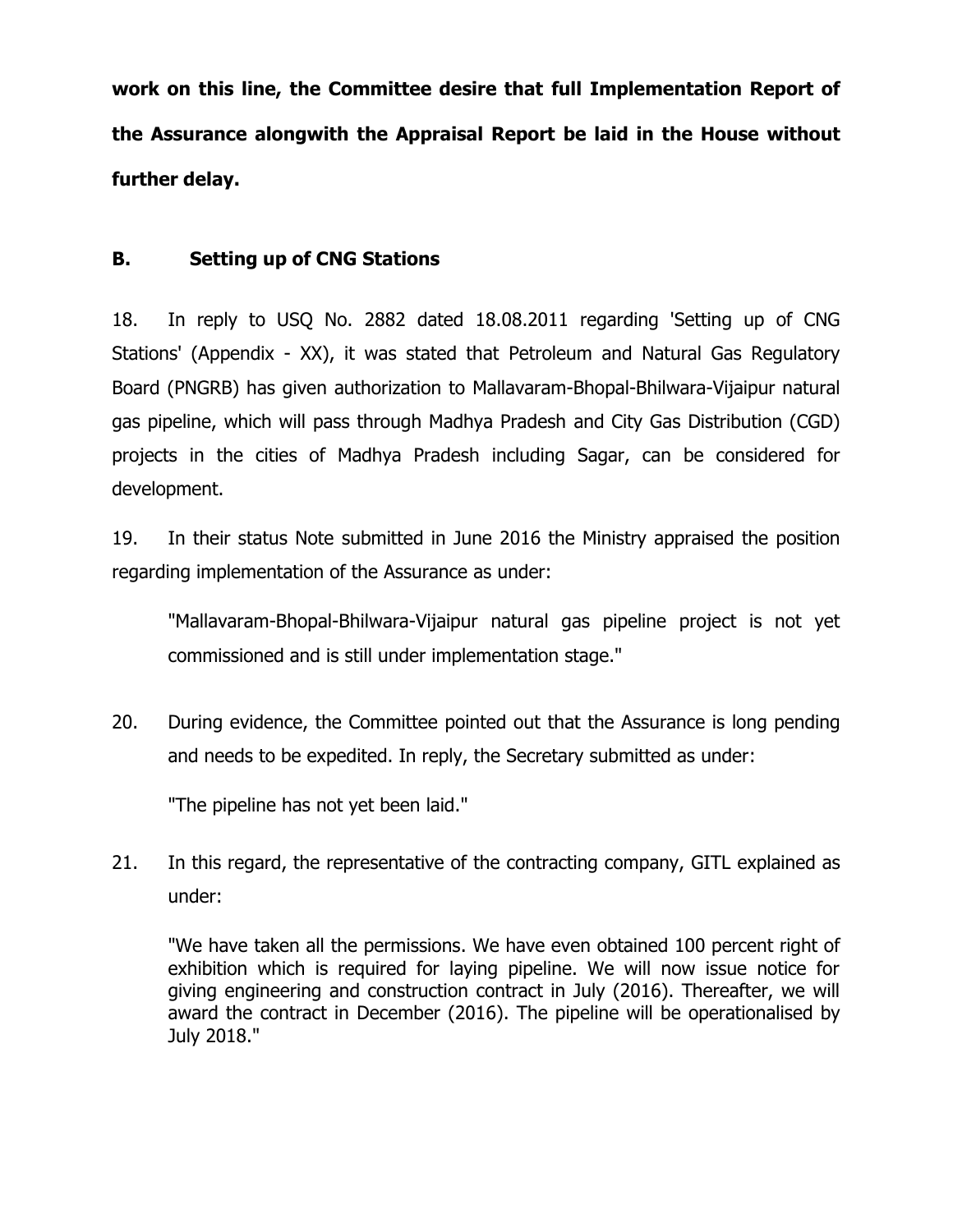22. On being enquired about the inordinate delay in the matter, the representative of

GITL elucidated as under:

"There were 4/5 issues in this regard. Firstly, ROU exhibition is required to be obtained from the State Government. For this, the State Government has to appoint a competent authority, without which there cannot be ROU exhibition. The State Governments of Maharashtra and Andhra Pradesh did not appoint the competent authority for 16 to 18 months, because of which even the initial procedure of the exhibition could not be completed. Secondly, we require to take forest clearance."

23. The Committee specifically asked as to what follow up action was taken by the Ministry when the State Governments concerned did not give response for 18 months and who look after such matters in the Ministry. The Secretary replied that the matter is looked after by the Joint Secretary and the Director in the Ministry.

23. To a pointed query as to why there had been a delay of 18 months if the matter was/is reviewed by such officials in the Ministry, the Secretary stated that they would furnish a report in this regard.

25. He further stated as under:

"Problems do arise in laying pipelines and the main cause for this is land issue. These people made lots of efforts."

26. Elaborating on the issue, the representative of GITL continued as under:

"I have told about the first issue. The second issue was that for obtaining forest clearance, we have to take consent of each Gram Panchayat concerned as per the guidelines of the Ministry of Environment, Forest and Climate Change. We submitted application in accordance with this provision but afterwards the Ministry of Environment, Forest and Climate Change informed that there is no requirement for consent of Gram Panchayats for linear projects. Then we withdrew/stopped all our applications. Subsequently, after 4/5 months, we got the information that we are required to take the consent. Then, we again modified our application. Thereafter, the Ministry of Tribal Affairs stated that even if the Ministry of Environment, Forest and Climate Change agree that it is existed, they will object to it. We placed all there issues before the Cabinet Committee of Investment and we issued lots letters and conducted many meetings to resolve it."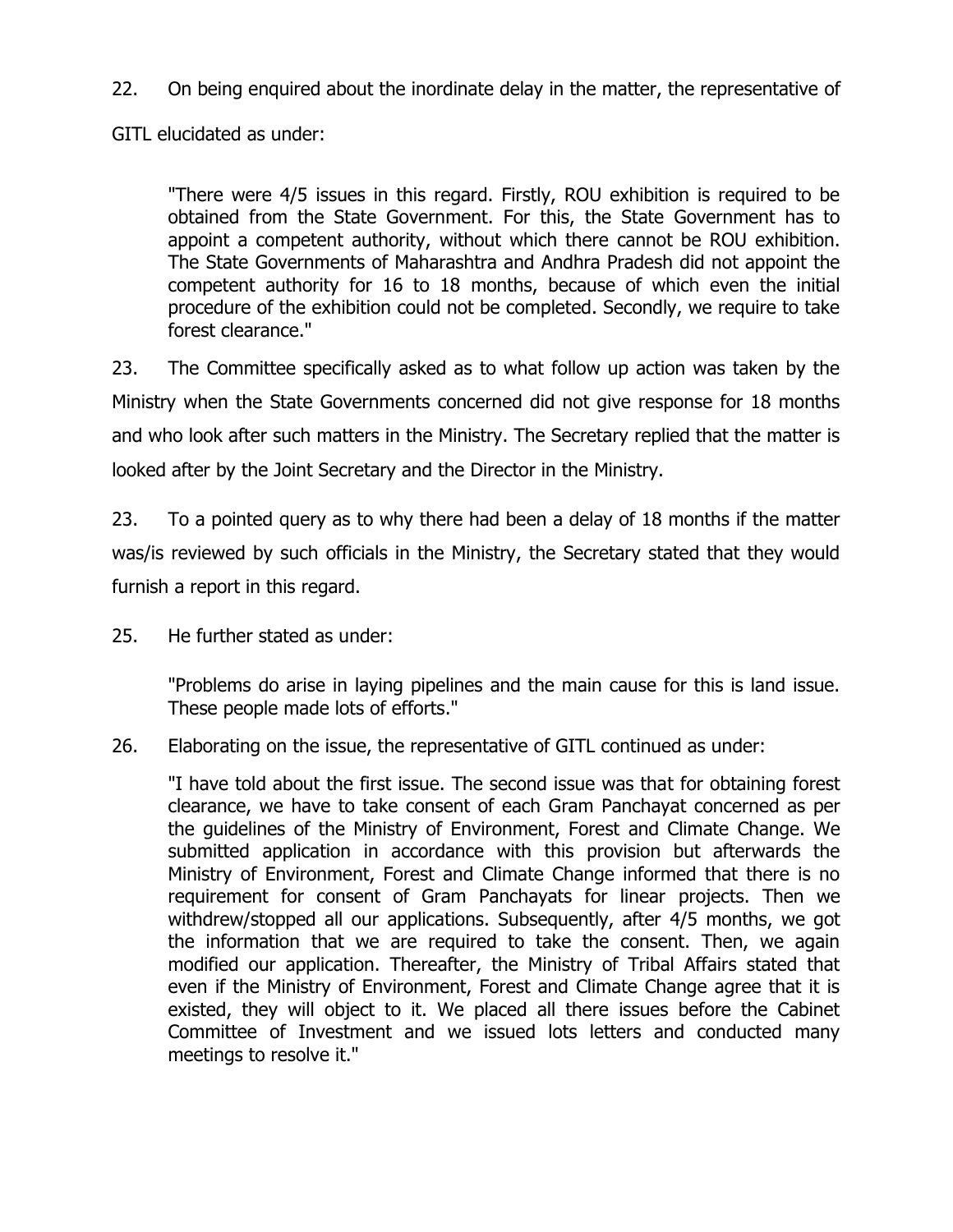27. When the Committee pointed out that the matter cannot be left to the contracting company alone and should be taken care of the Ministry themselves, the Secretary submitted during evidence as under:

"We conduct regular reviews and officials of the State Governments are also called for such reviews. Recently, we conducted one such review meetings and the Resident Commissioner of Telangana attended it. He even gave assurance that all long pending issues would be resolved expeditiously. However, I will call another review meeting for this issue as desired by you. I will also write a letter to him."

#### **OBSERVATIONS/RECOMMENDATIONS**

**28. The Committee find much to their consternation that the Assurance given in reply to USQ No. 2882 dated 18.08.2011 regarding 'Setting up of CNG Stations' which involves laying of Mallavaram-Bhopal-Bhilwara-Vijaipur national gas pipeline and development of City Gas Distribution Projects in the cities of Madhya Pradesh is yet to be implemented despite a lapse of more than five years. The Committee's scrutiny has revealed that lack of understanding and coordination amongst the Ministries of Petroleum and Natural Gas; Environment, Forest and Climate Change; Tribal Affairs and the contracting company, GITL as well as the States concerned (Madhya Pradesh and Telangana) has messed up the project. It is a matter of deep concern that the two States took 16 to 18 months to appoint their competent authorities who could approve the project. Consequently, the contracting company, GITL had to put in extra efforts and place the matter before the Cabinet Committee of Investment. In these situations, the Ministry of Petroleum and Natural Gas were found wanting to intervene and deliver the much needed coordinating, mediatory and reconciliatory roles as the nodal**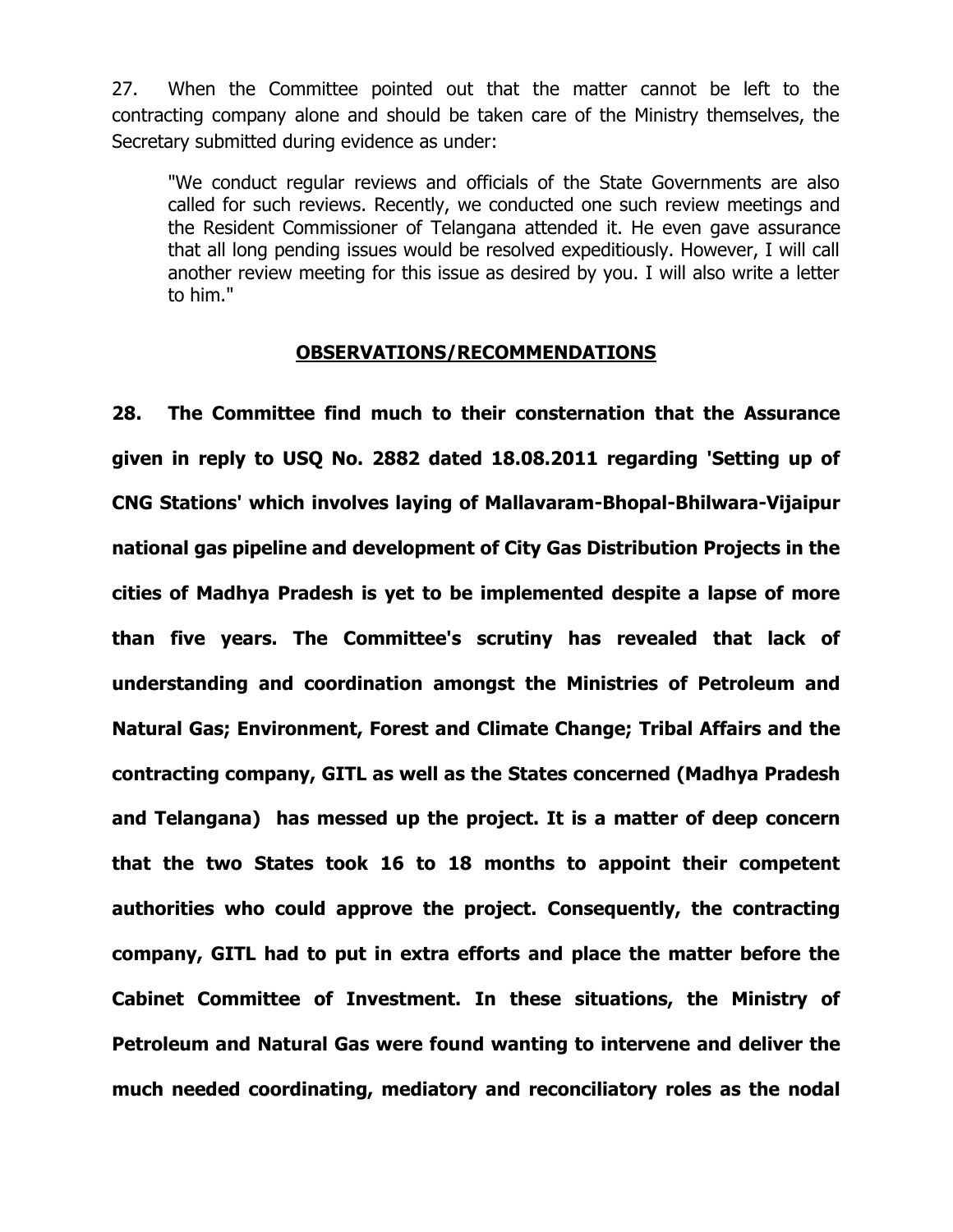**Ministry. The Committee feel that such impediments and obstructions will not have happened had there been regular reviews of the project at senior officers' levels conducted in the Ministry. As the present arrangement of reviewing the project has not shown the desired results, the Committee desire that the projects should be regularly reviewed at the level of the Secretary, Petroleum and Natural Gas, who is in a better position to deal with the Government machinery. This assumes greater significance as the Assurance was given by the Ministry themselves and the same cannot be left to the contracting company alone but should be taken care of by the Secretary and the Ministry themselves. The Committee further recommend the Ministry to convene a meeting with the Chief Secretaries of the States concerned at the highest level to expedite implementation of the Assurance. Since it has now been informed that the project would be completed by July 2018, the Committee hope and trust the Ministry will make earnest efforts and coordinate with all concerned in a far better manner with a pragmatic approach to stick to the timeline.**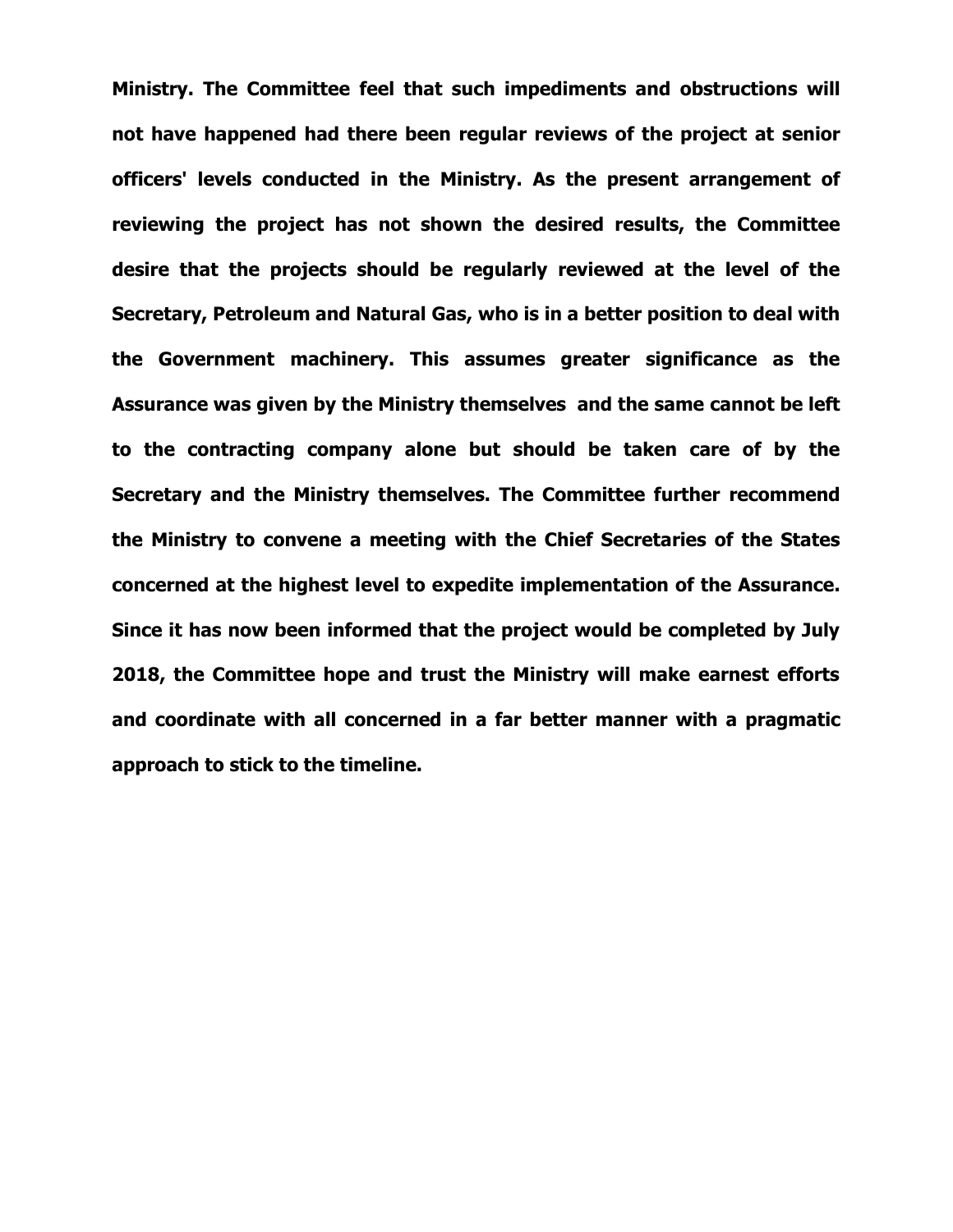## **III. Implementation Reports**

29. As per the Statements of the Ministry of Parliamentary Affairs, Implementation Reports in respect of the Assurances given in replies to the following Calling Attention/SQs/USQs have since been laid on the Table of the House on the dates as mentioned against each:

| (i)    | Sl. No. 1  | Calling Attention dated 16.08.2005         | 10.12.2014 |
|--------|------------|--------------------------------------------|------------|
| (ii)   | SI. No. 2  | USQ No. 2356 dated 08.12.2005              | 10.12.2014 |
| (iii)  | SI. No. 3  | USQ No. 1256 dated 03.08.2006              | 10.12.2014 |
| (iv)   | SI. No. 4  | USQ No. 5931 dated 17.05.2007              | 04.03.2015 |
| (v)    | SI. No. 5  | SQ No. 78 dated 19.02.2009                 | 09.12.2015 |
| (vi)   | SI. No. 6  | USQ No. 2806 dated 23.07.2009              | 04.03.2015 |
| (vii)  | SI. No. 7  | USQ No. 2009 dated 01.12.2009              | 10.12.2014 |
| (viii) | SI. No. 8  | USQ No. 2490 dated 03.12.2009              | 04.03.2015 |
| (xi)   | SI. No. 9  | USQ No. 4478 dated 17.12.2009              | 10.12.2014 |
| (x)    | Sl. No. 10 | SQ No. 481 dated 29.04.2010                | 04.03.2015 |
|        |            | (Supplementary by Shri K.C. Venugopal, MP) |            |
| (xi)   | SI. No. 11 | USQ No. 3095 dated 12.08.2010              | 04.03.2015 |
| (xii)  | Sl. No. 12 | USQ No. 3193 dated 12.08.2010              | 04.03.2015 |
| (xiii) | Sl. No. 13 | USQ No. 4940 dated 26.08.2010              | 10.12.2014 |
| (xiv)  | Sl. No. 14 | SQ No. 54 dated 11.11.2010                 | 09.12.2015 |
| (xv)   | Sl. No. 15 | USQ No. 3779 dated 02.12.2010              | 04.03.2015 |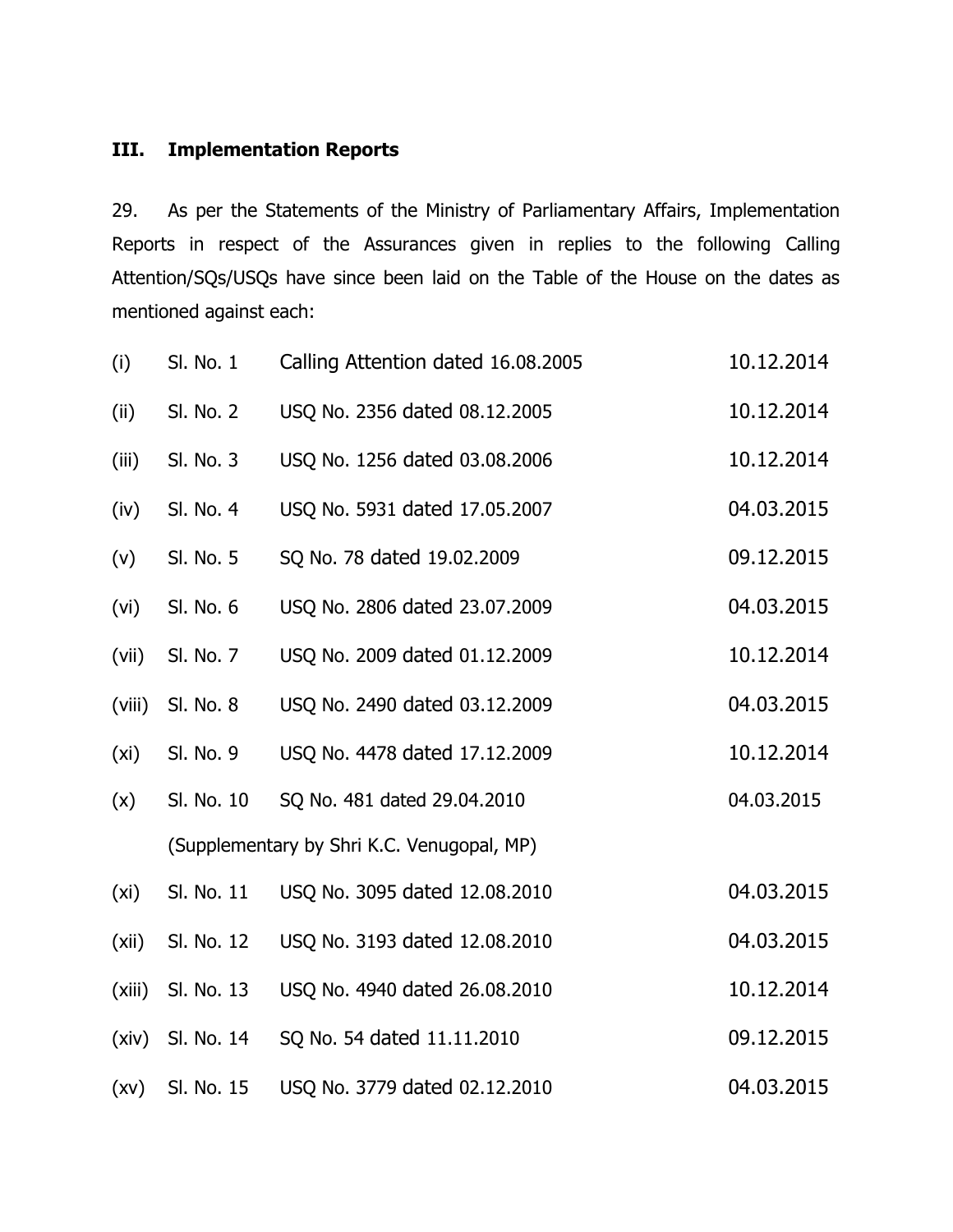|  | (xvi) SI. No. 17 USQ No. 1953 dated 11.08.2011   | 10.12.2014 |
|--|--------------------------------------------------|------------|
|  | (xvii) Sl. No. 18 SQ No. 255 dated 18.08.2011    | 04.05.2016 |
|  | (xviii) Sl. No. 19 USQ No. 2798 dated 18.08.2011 | 29.04.2015 |
|  | (xix) SI. No. 21 USQ No. 5765 dated 08.09.2011   | 10.12.2014 |

## **DR. RAMESH POKHRIYAL "NISHANK" CHAIRPERSON COMMITTEE ON GOVERNMENT ASSURANCES**

NEW DELHI; 07 April, 2017 ----------------------------

17 Chaitra, 1939 (Saka)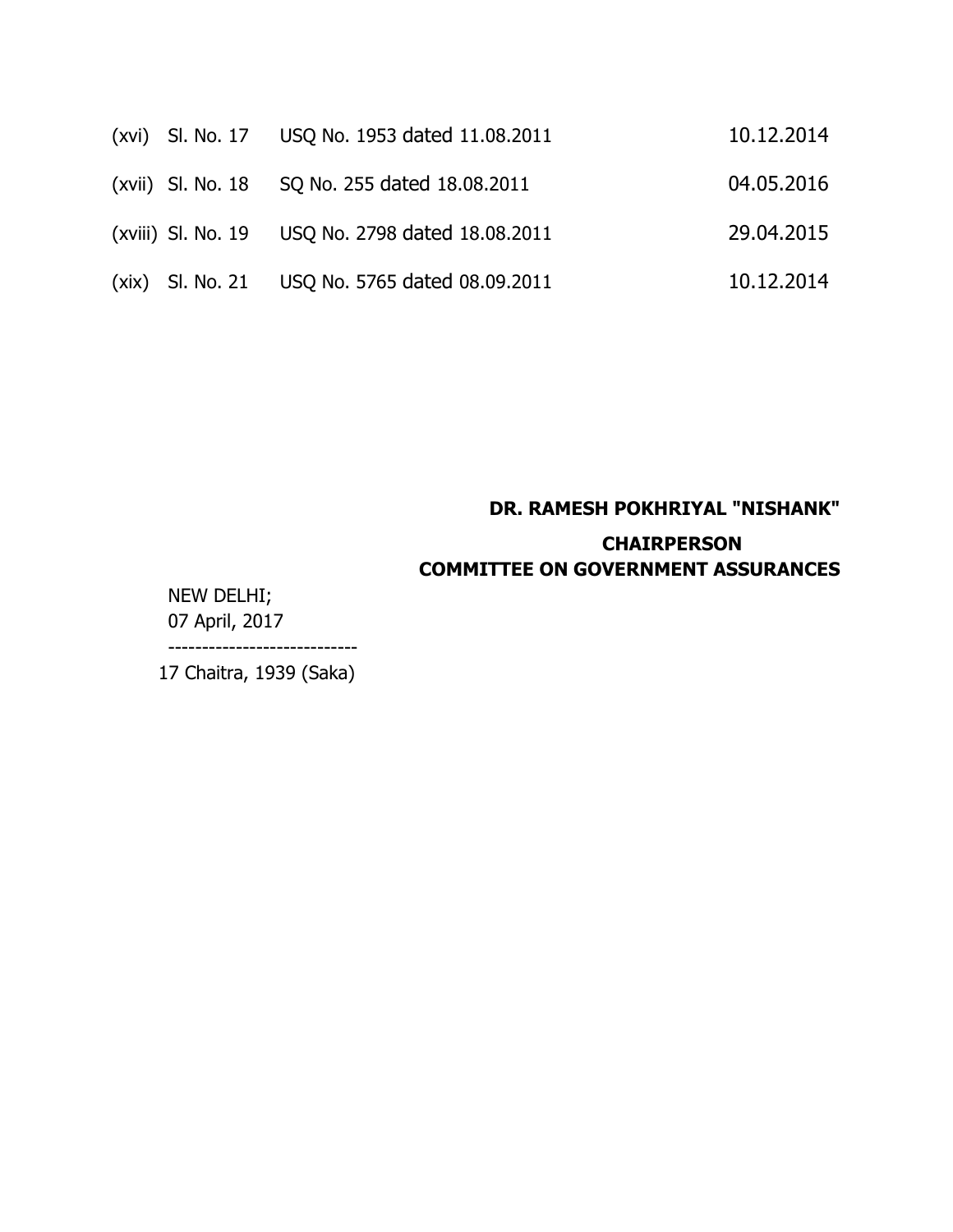#### **Appendix-XXII**

#### **(Vide para 6 of the Report)**

#### Extracts from Manual of Practice & Procedure in the Government of India, Ministry of Parliamentary Affairs, New Delhi

Definition **8.1** During the course of reply given to a question or a discussion, if a Minister gives an undertaking which involves further action on the part of the Government in reporting back to the House, it is called an 'assurance'. Standard list of such expressions which normally constitute assurances and as approved by the Committees on Government Assurances of the Lok Sabha and the Rajya Sabha, is given at [Annex 3.](http://www.mpa.nic.in/Manual/Manual_English/Annexure/annex-03.htm) As assurances are required to be implemented within a specified time limit, care should be taken by all concerned while drafting replies to the questions to restrict the use of these expressions only to those occasions when it is clearly intended to give an assurance in these terms.

> **8.2** When an assurance is given by a Minister or when the Presiding Officer directs the Government to furnish information to the House, it is extracted by the Ministry of Parliamentary Affairs from the relevant proceedings and communicated to the department concerned normally within 10 working days of the date on which it is given.

Deletion from the list of assurances **8.3.1** If the administrative department has any objection to treating such a statement as an assurance or finds that it would not be in the public interest to fulfil it, it may write to the Lok/Rajya Sabha Secretariat direct with a copy to the Ministry of Parliamentary Affairs within a week of the receipt of such communication for getting it deleted from the list of assurances. Such action will require prior approval of the Minister.

> **8.3.2** Departments should make request for dropping of assurances immediately on receipt of statement of assurances from the Ministry of Parliamentary Affairs and only in rare cases where they are fully convinced that the assurances could not be implemented under any circumstances and there is no option left with them but to make a request for dropping. Such requests should have the approval of their Minister and this fact should be indicated in their communication containing the request. If such a request is made towards the end of the stipulated period of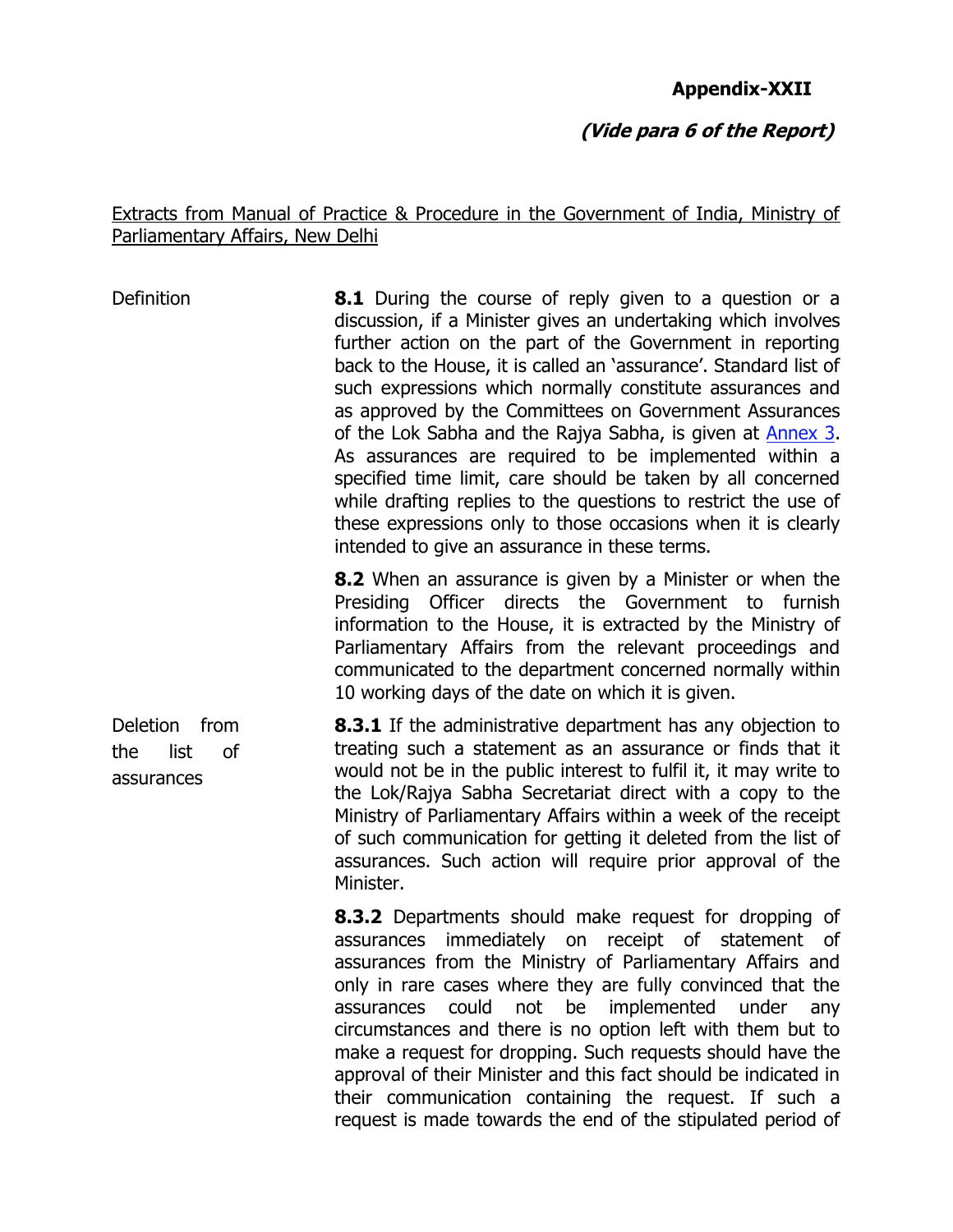|                                                                 | three months, then it should invariably be accompanied with<br>a request for extension of time. The department should<br>continue to seek extension of time till a decision of the<br>Committee on Government Assurances is received by them.<br>Copy of the above communications should be simultaneously<br>endorsed to the Ministry of Parliamentary Affairs.                                                                                                                                                                                                                            |
|-----------------------------------------------------------------|---------------------------------------------------------------------------------------------------------------------------------------------------------------------------------------------------------------------------------------------------------------------------------------------------------------------------------------------------------------------------------------------------------------------------------------------------------------------------------------------------------------------------------------------------------------------------------------------|
| Time limit for<br>fulfilling<br>and<br>assurance                | <b>8.4.1</b> An assurance given in either House is required to be<br>fulfilled within a period of three months from the date of the<br>assurance. This time limit has to be strictly observed.                                                                                                                                                                                                                                                                                                                                                                                              |
| Extension<br>οf<br>time<br>for<br>fulfilling<br>an<br>assurance | <b>8.4.2</b> If the department finds that it is not possible to fulfil<br>the assurance within the stipulated period of three months<br>or within the period of extension already granted, it may<br>seek further extension of time direct from the respective<br>Committee on Government Assurances under intimation to<br>the Ministry of Parliamentary Affairs as soon as the need for<br>such extension becomes apparent, indicating the reasons for<br>delay and the probable additional time required. Such a<br>communication should be issued with the approval of the<br>Minister. |
| of<br>Registers<br>assurances                                   | <b>8.5.1</b> The particulars of every assurance will be entered by<br>the Parliament Unit of the department concerned in a<br>register as at Annex 4 after which the assurance will be<br>passed on to the concerned section.                                                                                                                                                                                                                                                                                                                                                               |
|                                                                 | <b>8.5.2</b> Even ahead of the receipt of communication from the<br>Ministry of Parliamentary Affairs, the section concerned<br>should take prompt action to fulfil such assurances and keep<br>a watch thereon in a register as at Annex 5.                                                                                                                                                                                                                                                                                                                                                |
|                                                                 | 8.5.3 The registers referred to in paras 8.5.1 and 8.5.2 will<br>be maintained separately for the Lok Sabha and the Rajya<br>Sabha assurances, entries therein being made session wise.                                                                                                                                                                                                                                                                                                                                                                                                     |
| Role of Section<br>Officer<br>and                               | <b>8.6.1</b> The Section Officer incharge of the concerned section<br>will:                                                                                                                                                                                                                                                                                                                                                                                                                                                                                                                 |
| <b>Branch Officer</b>                                           | (a) scrutinise the registers once a week;                                                                                                                                                                                                                                                                                                                                                                                                                                                                                                                                                   |
|                                                                 | (b) ensure that necessary follow-up action is taken without<br>any delay whatsoever;                                                                                                                                                                                                                                                                                                                                                                                                                                                                                                        |
|                                                                 | (c) submit the registers to the branch officer every fortnight<br>if the House concerned is in session and once a month<br>otherwise, drawing his special attention to assurances which<br>are not likely to be implemented within the period of three                                                                                                                                                                                                                                                                                                                                      |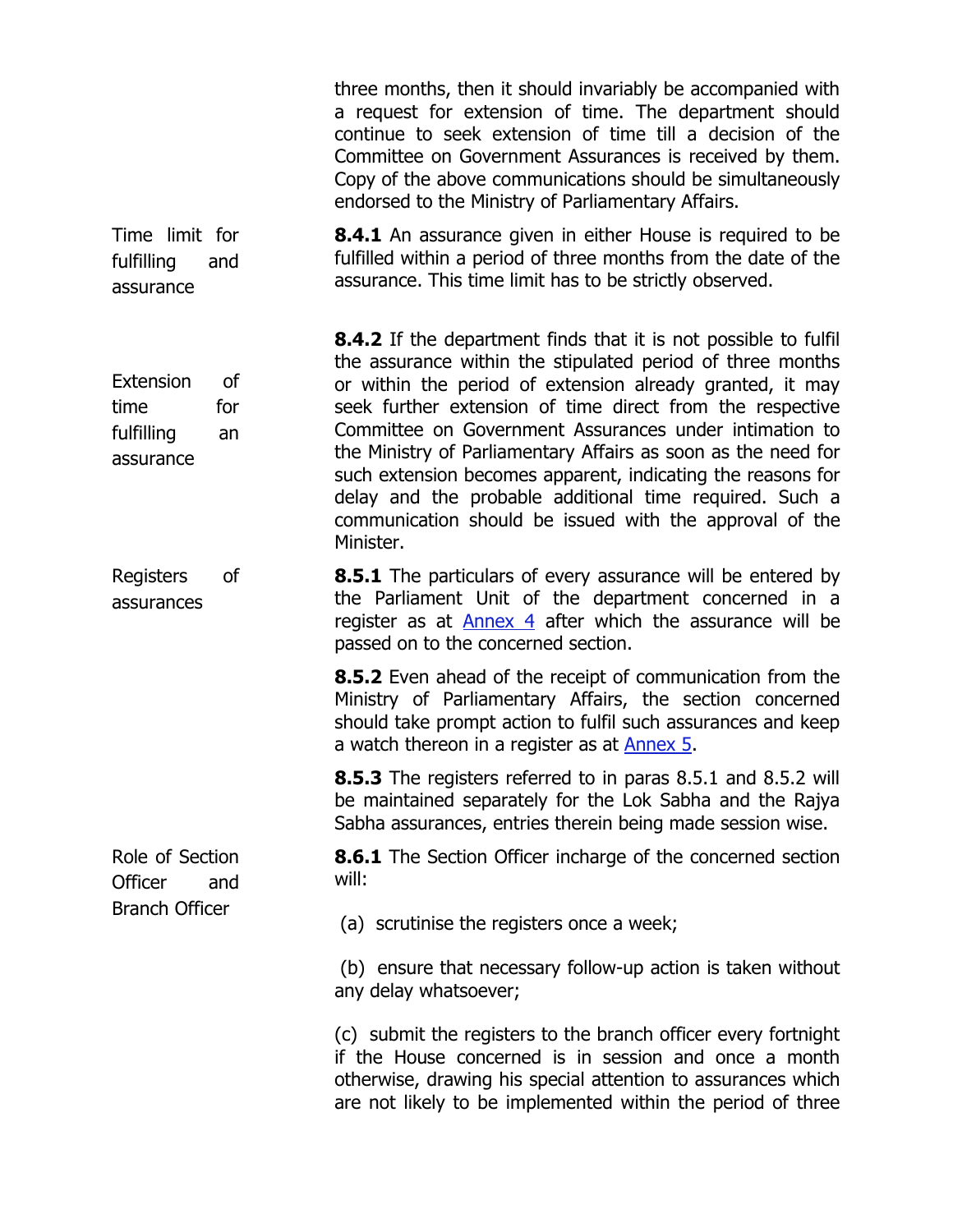months; and

(d) review of pending assurances should be undertaken periodically at the highest level in order to minimise the delay in implementing the assurances.

**8.6.2** The branch officer will likewise keep his higher officer and Minister informed of the progress made in the implementation of assurances, drawing their special attention to the causes of delay.

**8.7.1** Every effort should be made to fulfil the assurance within the prescribed period. In case only part of the information is available and collection of the remaining information would involve considerable time, an implementation report containing the available information should be supplied to the Ministry of Parliamentary Affairs in part scrutinize of the assurance, within the prescribed time limit. However, efforts should continue to be made for expeditious collection of the remaining information for complete implementation of the assurance at the earliest.

**8.7.2** Information to be supplied in partial or complete fulfilment of an assurance should be approved by the Minister concerned and 15 copies thereof (bilingual) in the prescribed proforma as at [Annex 6,](http://www.mpa.nic.in/Manual/Manual_English/Annexure/annex-06.htm) together with its enclosures, along with one copy each in Hindi and English duly authenticated by the officer forwarding the implementation report, should be sent to the Ministry of Parliamentary Affairs. If, however, the information being furnished is in response to an assurance given in reply to a question etc., asked for by more than one member, an additional copy of the completed proforma (both in Hindi and English) should be furnished in respect of each additional member. A copy of this communication should be endorsed to the Parliament Unit for completing column 7 of its register.

**8.7.3** The implementation reports should be sent to the Ministry of the Parliamentary Affairs and not to the Lok/Rajya Sabha Secretariat. No advance copies of the implementation reports are to be endorsed to the Lok/Rajya Sabha Secretariat either.

**8.8** The Ministry of Parliamentary Affairs, after a scrutiny of the implementation report, will arrange to lay it on the Table of the House concerned. A copy of the statement, as laid on the Table, will be forwarded by the Ministry of Parliamentary Affairs to the member as well as the department concerned.

Procedure for fulfilment of an assurance

Laying of the implementatio n report on the Table of the